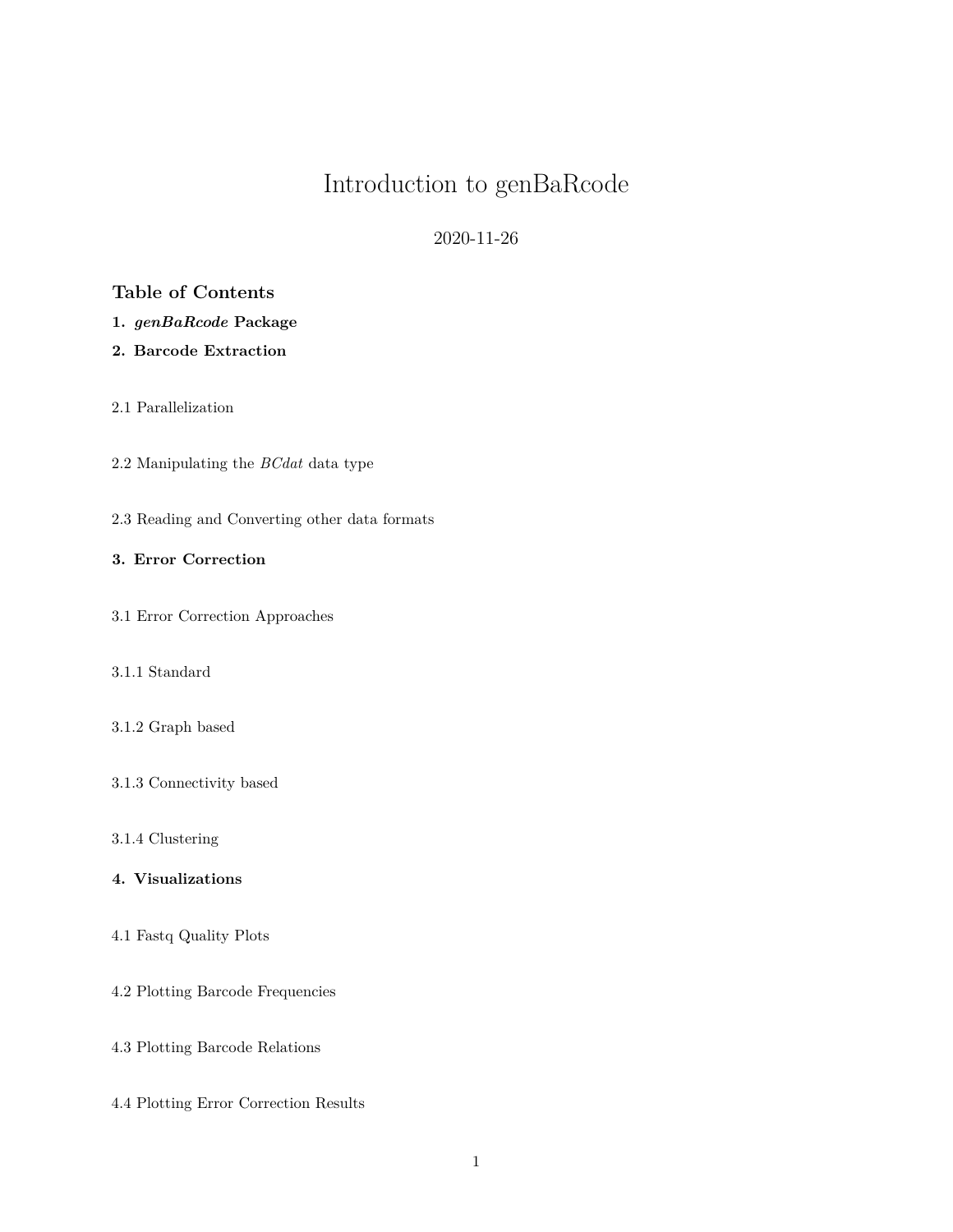- **[5. Generating and plotting Time Series Data](#page-29-0)**
- **[6. genBaRcode Shiny-App](#page-31-0)**
- **[7. Miscellaneous Functions](#page-32-0)**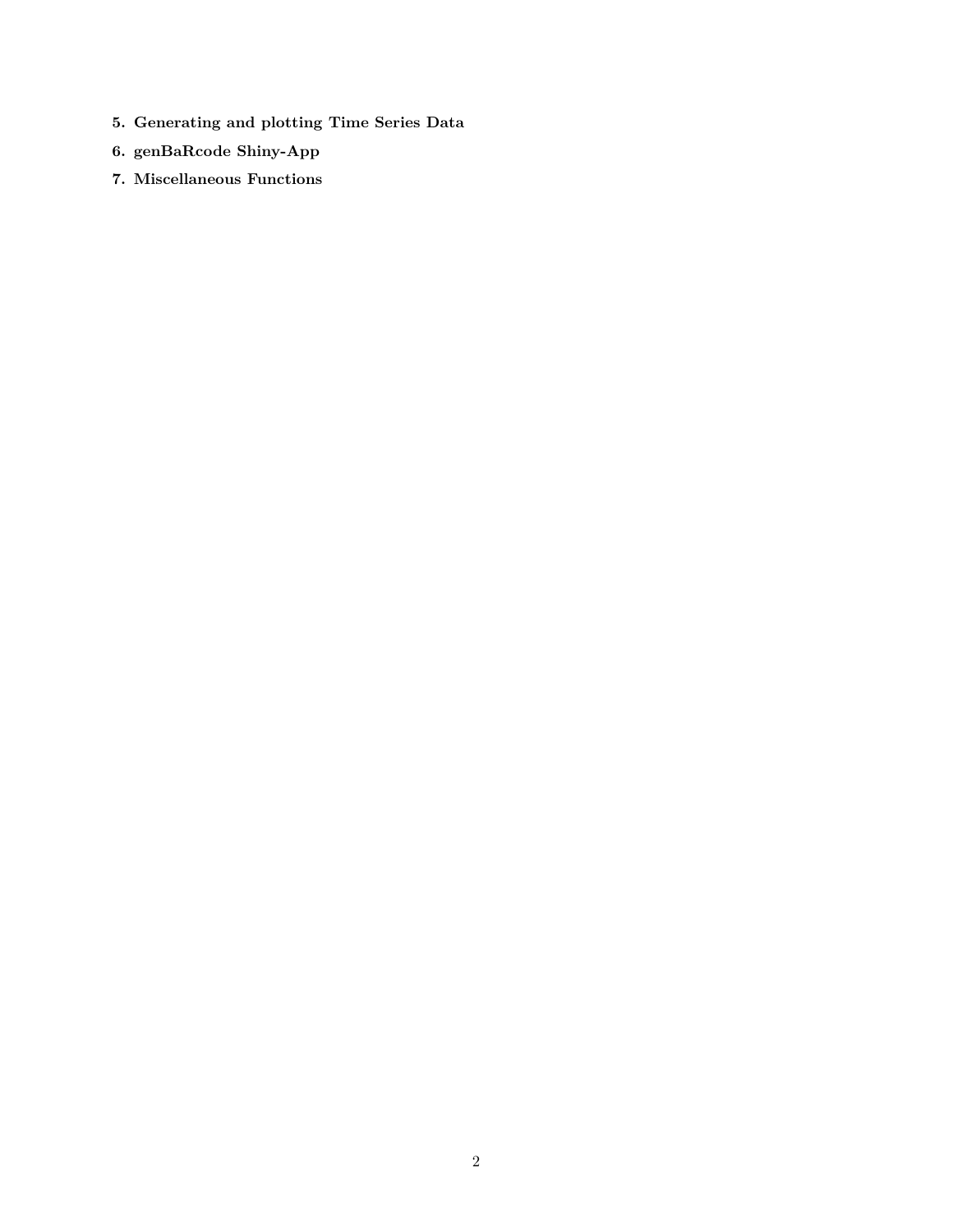## <span id="page-2-0"></span>**1.** *genBaRcode* **Package**

The *genBaRcode* package is intended to be a comprehensive toolbox for the analysis of genetic barcode data after next generation sequencing (NGS). It combines the necessary functionalities needed for data extraction, analysis and error-correction, in combination with a variety of visualizations. Furthermore, there is an ancillary shiny-app available which provides a graphical user interface for all the basic functions in order to also make the package usable for less programming experienced users.

Since the CRAN installation routine does not support the automatic installation of [Bioconductor](http://bioconductor.org) packages and if you have not installed the necessary [Bioconductor](http://bioconductor.org) packages already, you have to [install](https://www.bioconductor.org/install/) the packages *Biostrings*, *ShortRead*, *S4Vectors* and *ggtree* manually.

```
if (!requireNamespace("BiocManager", quietly = TRUE)) {
    install.packages("BiocManager")
}
BiocManager::install(c("Biostrings", "ShortRead", "S4Vectors", "ggtree"))
```
After loading the package with the require("genBaRcode") (or library("genBaRcode")) command, the entire functionality of the package can be accessed.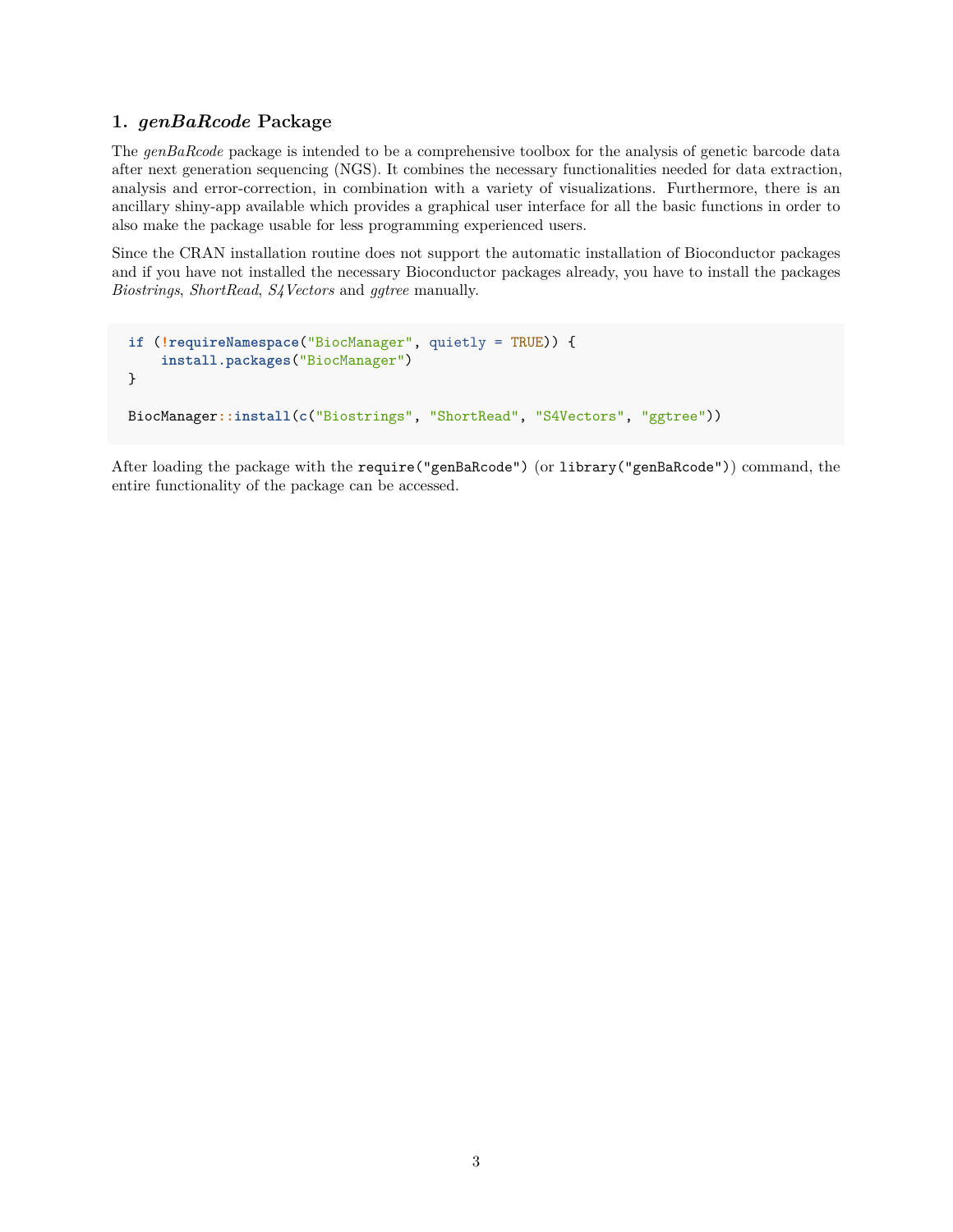## <span id="page-3-0"></span>**2. Barcode Extraction**

Normally, every analysis starts with an NGS file, in our case a fasta or a fastq file. In order to extract the genetic barcodes present in the respective file, you have to start with the processingRawData() function.

```
require("genBaRcode")
bb <- "ACTNNCGANNCTTNNCGANNCTTNNGGANNCTANNACTNNCGANNCTTNNCGANNCTTNNGGANNCTANNACTNNCGANN"
source_dir <- system.file("extdata", package = "genBaRcode")
BC_data <- processingRawData(file_name = "test_data.fastq.gz",
                            source dir = source dir,
                            results_dir = "/my/results/directory/",
                            mismatch = 0,
                            label = "test",bc backbone = bb,
                            bc_backbone_label = "BC_1",
                            min_score = 30,
                            min\_reads = 2,
                            save_i = FALSE,
                            seqLogo = FALSE,
                            cpus = 1,strategy = "sequential",
                            full_output = FALSE,
                            wobble_extraction = TRUE,
                            dist_measure = "hamming")
```
First, you have to choose a NGS file (in our case, as already mentioned, a fasta or fastq file) and assign the name to the parameter file\_name of the processingRawData() function. Two other essential input parameters are called source\_dir and results\_dir, here you have to assign a character string describing the path to the chosen file and the path to the directory where you wish to store your results. To make the vignette examples replicable for everybody, we chose the system-specific path to the installation-directory of the package and the included example file, called *test\_data.fastq.gz*.

Optionally, you can assign a sample specific label to the parameter named label. This character string will internally be used as data-object label, as directory name for all the result-files created and furthermore as discriminator within the generated file names. Depending on the specific parameter choices, the function will first of all read the declared data file. If the min\_score parameter was assigned a numeric value greater than 0, all NGS-reads with an average score smaller than this value will be dismissed. The next step is the extraction of all barcode-carrying sequences. In order to do so you have to either provide one or several barcode-backbone structures or the character string "none" which will lead to a simple clustering of every sequence present in the respective NGS file. The mismatch parameter offers the possibility to define the number of allowed mismatches between the backbone and the matching nucleotides. No atter if only the clustering should be performed or a barcode-backbone was provided, you can also choose between different distance measures (dist measure) on which the clustering or the backbone matching shall be based on and the mismatch parameter will then be interpreted as the maximal allowed difference between either two sequences in order to be clustered together or between a sequence and the respective backbone. The default method is the Hamming distance (dist\_measure = "hamming"), another common choice would be the Levenshtein distance (dist\_measure = " $1v$ ") but there are also further methods available (type ?'stringdist-metrics' in the R-console for further details).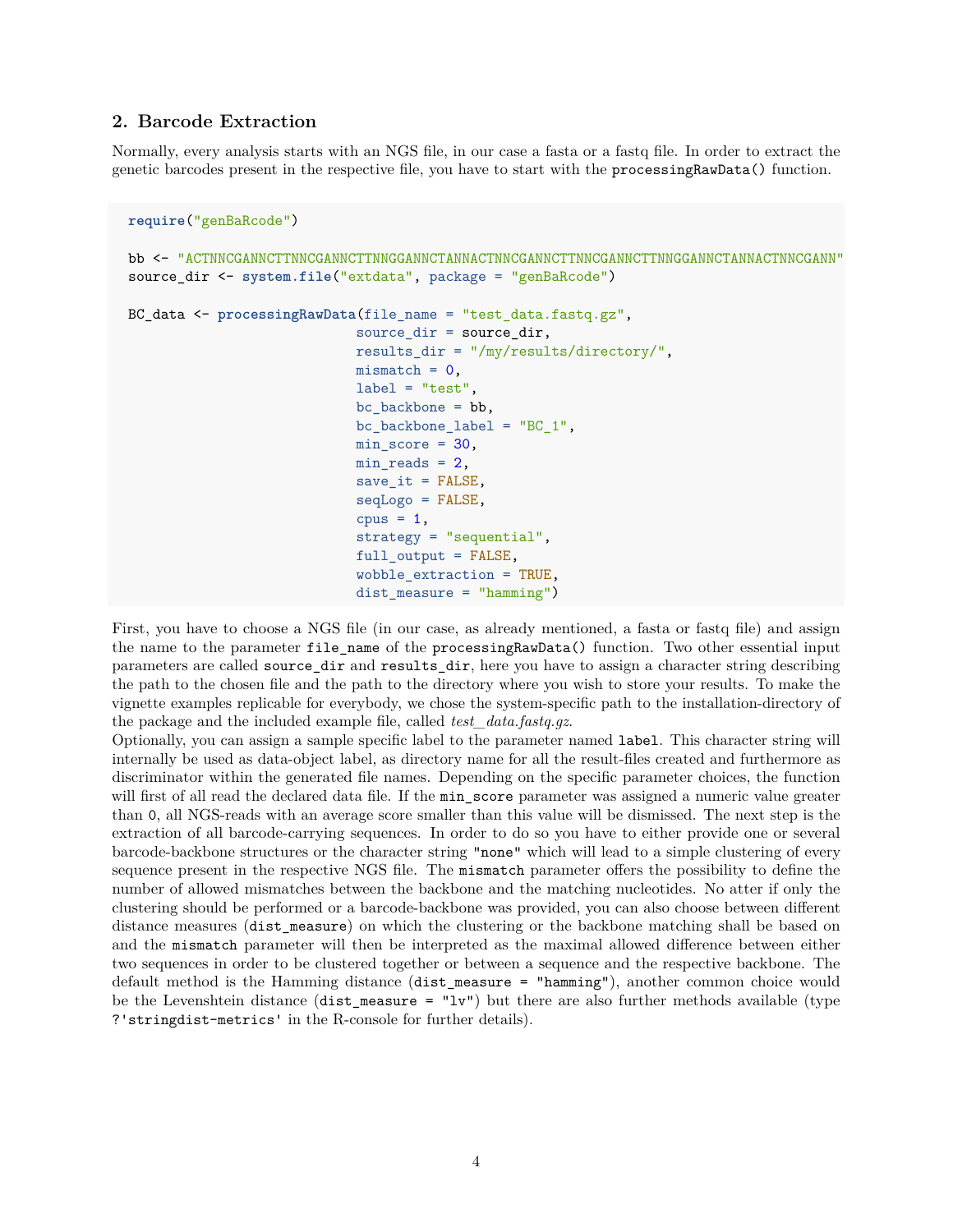Since the package is closely related to several different established genetic barcode constructs, there is also a function which offers all those backbone sequences, it's called getBackboneSelection().

**getBackboneSelection**() *#> name #> 1 BC32-GFP #> 2 BC32-Venus #> 3 BC32-eBFP #> 4 BC32-T-Sapphire #> 5 BC16-GFP #> 6 BC16-Venus #> 7 BC16-mCherry #> 8 BC16-Cerulean #> sequences #> 1 ACTNNCGANNCTTNNCGANNCTTNNGGANNCTANNACTNNCGANNCTTNNCGANNCTTNNGGANNCTANNACTNNCGANN #> 2 CGANNAGANNCTTNNCGANNCTANNGGANNCTTNNCGANNAGANNCTTNNCGANNCTANNGGANNCTTNNCGANNAGANN #> 3 CTANNCAGNNCTTNNCGANNCTANNCTTNNGGANNCTANNCAGNNCTTNNCGANNCTANNCTTNNGGANNCTANNCAGNN #> 4 CAGNNATCNNCTTNNCGANNGGANNCTANNCTTNNCAGNNATCNNCTTNNCGANNGGANNCTANNCTTNNCAGNNATCNN #> 5 ATCNNTAGNNTCCNNAAGNNTCGNNAAGNNTCGNNAGTNNTAG #> 6 CTANNCTANNCAGNNCTTNNCGANNCTANNCTTNNGGANNGAT #> 7 CTANNCAGNNATCNNCTTNNCGANNGGANNCTANNCTTNNGAT #> 8 CTANNCACNNAGANNCTTNNCGANNCTANNGGANNCTTNNGAT* bb <- **getBackboneSelection**(1) **show**(bb) *#> [1] "ACTNNCGANNCTTNNCGANNCTTNNGGANNCTANNACTNNCGANNCTTNNCGANNCTTNNGGANNCTANNACTNNCGANN"* bb <- **getBackboneSelection**("BC32-eBFP")

```
show(bb)
```
*#> [1] "CTANNCAGNNCTTNNCGANNCTANNCTTNNGGANNCTANNCAGNNCTTNNCGANNCTANNCTTNNGGANNCTANNCAGNN"*

The shown example backbones consist of 16 and 32 wobble bases (coded by Ns) interspersed by fixed triplets in a defined order [\(Cornils et al.,](https://academic.oup.com/nar/article/42/7/e56/2437431) [Thielecke et al. 2017\)](https://www.nature.com/articles/srep43249).

As mentioned above, it is also possible to provide more than one backbone at once, therefore we would recommend to also define backbone-specific labels (bc\_backbone\_label), since those labels will also be part of almost everything related to the analysis of those particular backbones, e.g. the names for the created directories and file (if you provide no label at all a numericlabel will be created automatically). After a barcode-extraction based on the hamming distance, the resulting sequences will have exactly the same length as the corresponding backbone pattern(s), since all flanking sequences will be dismissed. Additionally, if you just want to end up only with the so-called wobble bases (coded by Ns), you have to set the parameter wobble\_extraction to TRUE. Furthermore, if you are only interested in barcodes with a certain minimum number of read-counts, you can define such a threshold utilizing the min\_reads parameter and all barcodes with less reads will be dismissed.

Within R, the resulting data object will be a S4 data-object of type *BCdat* which consists of the extracted barcode sequences, their corresponding read counts, the assigned results directory, the used barcode backbone and the assigned label.

Here you can see the resulting data structure, if only one backbone was provided and the wobble\_extraction parameter was set to TRUE.

bb <- "ACTNNCGANNCTTNNCGANNCTTNNGGANNCTANNACTNNCGANNCTTNNCGANNCTTNNGGANNCTANNACTNNCGANN" source\_dir <- **system.file**("extdata", package = "genBaRcode")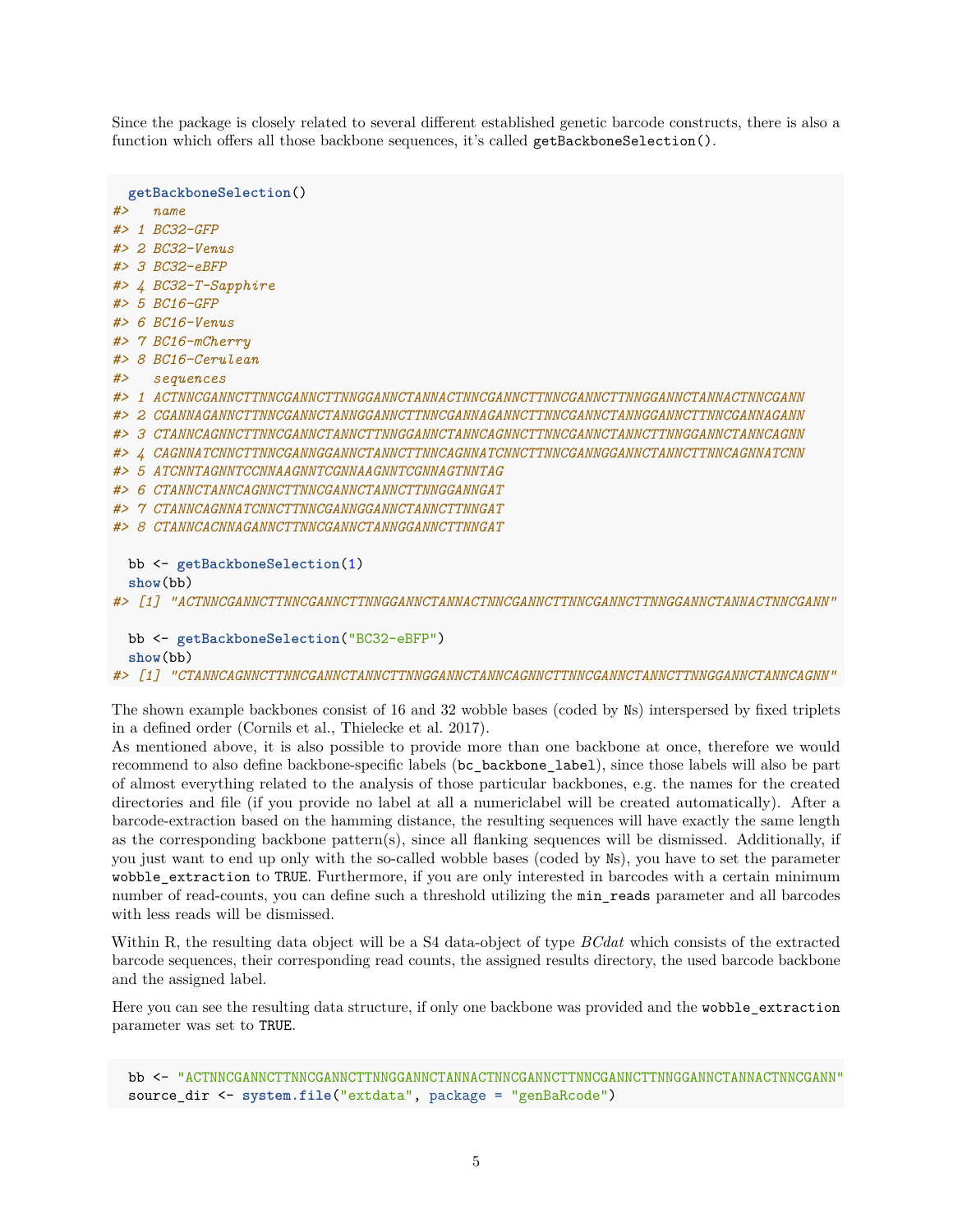```
# if no results_dir is provided the source_dir automatically also becomes the results_dir
BC_data <- processingRawData(file_name = "test_data.fastq.gz",
                            source_dir = source_dir,
                            mismatch = 0,
                            label = "test"bc backbone = bb,
                            bc\_backbone\_label = "BC_1",min score = 30,
                            min reads = 2,
                            save_it = FALSE,
                            seqLogo = FALSE,
                            cpus = 1,strategy = "sequential",
                            full_output = FALSE,
                            wobble extraction = TRUE,
                            dist_measure = "hamming")
```

```
show(BC_data)
```

```
#> class: BCdat
#>
#> number of barcode sequences: 81
#> read count distribution: min 3 mean 110.36 median 4 max 2405
#> barcode sequence length: 32
#>
#> barcode read counts:
#> read_count barcode
#> 2405 CACGATCCGCTTCTATCGCGTGCACTACATGT
#> 1504 GGTCGAAGCTTCTTTCGGGCCGCACGGCTGCT
#> 1296 GCTAAGGGCGATCACATCCACAAGCTTCTTTG
#> 1274 CAGAATCGAATGATGTCTTCATCTCAACGCCG
#> 1058 AGTATTCCGACAGTGACATGTCTTCCCGCGTT
#> 968 GGCCTAGAGTAGTTGTCGCGAAAGTCGGCCTC
#> 45 AGTATTCCGACCGTGACATGTCTTCCCGCGTT
#> 37 CAGAATCGCATGATGTCTTCATCTCAACGCCG
#> 22 GGCCTAGCGTAGTTGTCGCGAAAGTCGGCCTC
#> 19 GCCATCTATATTTGTTCCAAGACTCTACTATT
#> ...
#> results dir:
#> /my/results/dir/
#> barcode backbone:
#> ACTNNCGANNCTTNNCGANNCTTNNGGANNCTANNACTNNCGANNCTTNNCGANNCTTNNGGANNCTANNACTNNCGANN
#> label:
#> test
```
Here, two backbones are provided and wobble\_extraction was set to FALSE. Besides the longer sequences you can see that it will result in a list of *BCdat* objects.

```
# if no results_dir is provided the source_dir automatically also becomes the results_dir
BC_data_multiple <- processingRawData(file_name = "test_data.fastq.gz",
                            source_dir = source_dir,
                            mismatch = 0,
```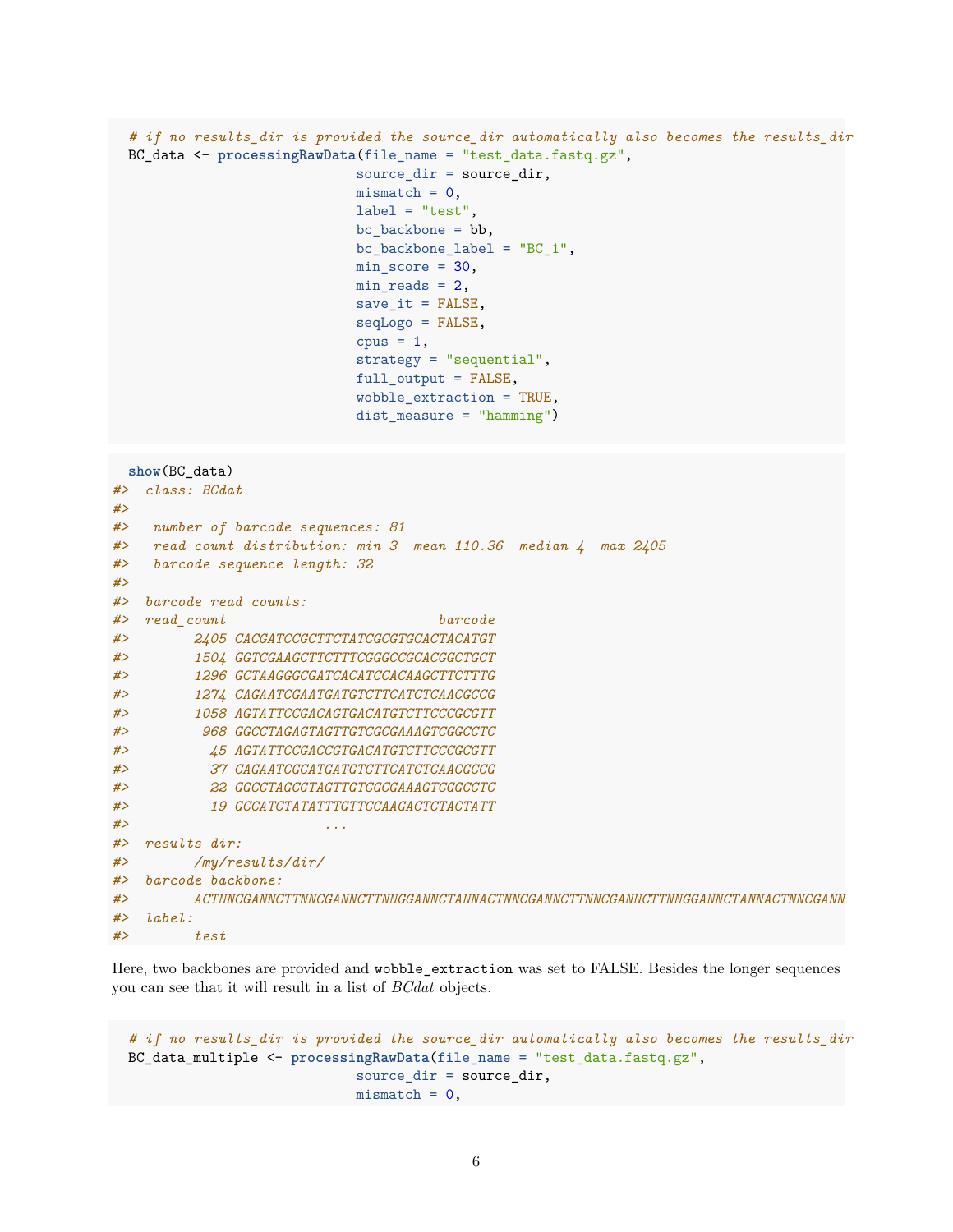```
label = "test".
                           bc_backbone = getBackboneSelection(1:2),
                           bc_backbone\_label = c("BC_1", "BC_2"),
                           min score = 30,
                           min reads = 2,
                           save_it = FALSE,
                           seqLogo = FALSE,
                           cpus = 1,strategy = "sequential",
                           full_output = FALSE,
                           wobble_extraction = FALSE,
                           dist_measure = "hamming")
#> Warning in prepareDatObject(dat[[b]], results_dir, label =
#> paste(label, : # There were barcodes detected for backbone
#> 'CGANNAGANNCTTNNCGANNCTANNGGANNCTTNNCGANNAGANNCTTNNCGANNCTANNGGANNCTTNNCGANNAGANN'
#> but all of them with less than 2 reads.
 show(BC data multiple)
#> [[1]]
#> class: BCdat
#>
#> number of barcode sequences: 81
#> read count distribution: min 3 mean 110.36 median 4 max 2405
#> barcode sequence length: 80
#>
#> barcode read counts:
#> read_count barcode
#> 2405 ACTCACGACGCTTATCGACCCT...TTCAGGACTCTAACACTATCGAGT
#> 1504 ACTGGCGATCCTTGACGAAGCT...TTCAGGACGCTAGCACTTGCGACT
#> 1296 ACTGCCGATACTTAGCGAGGCT...TTAGGGACTCTATCACTTTCGATG
#> 1274 ACTCACGAGACTTATCGACGCT...TTCTGGACACTAACACTGCCGACG
#> 1058 ACTAGCGATACTTTTCGACCCT...TTTTGGACCCTACGACTCGCGATT
#> 968 ACTGGCGACCCTTTACGAGACT...TTAGGGATCCTAGGACTCCCGATC
#> 45 ACTAGCGATACTTTTCGACCCT...TTTTGGACCCTACGACTCGCGATT
#> 37 ACTCACGAGACTTATCGACGCT...TTCTGGACACTAACACTGCCGACG
#> 22 ACTGGCGACCCTTTACGAGCCT...TTAGGGATCCTAGGACTCCCGATC
#> 19 ACTGCCGACACTTTCCGATACT...TTCTGGACTCTAACACTTACGATT
#> ...
#> results dir:
#> /my/results/dir/
#> barcode backbone:
#> ACTNNCGANNCTTNNCGANNCTTNNGGANNCTANNACTNNCGANNCTTNNCGANNCTTNNGGANNCTANNACTNNCGANN
#> label:
#> test_BC_1
#>
#> [[2]]
#> class: BCdat
#>
#> number of barcode sequences: 1
#> read count distribution: min NA mean NA median NA max NA
#>
#> barcode read counts:
#> read_count barcode
```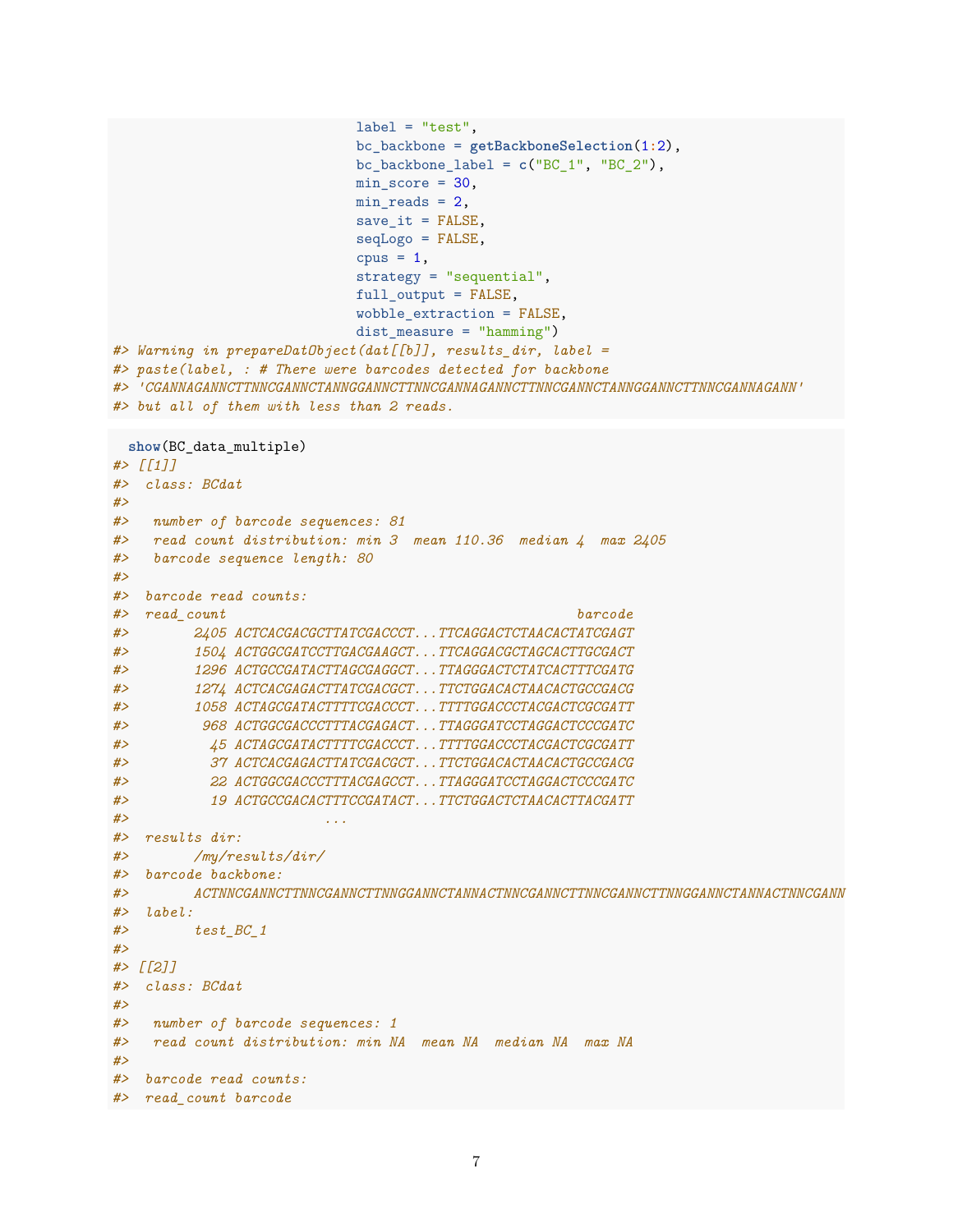```
#> NA <NA>
#>
#> results dir:
#> /my/results/dir/
#> barcode backbone:
#> CGANNAGANNCTTNNCGANNCTANNGGANNCTTNNCGANNAGANNCTTNNCGANNCTANNGGANNCTTNNCGANNAGANN
#> label:
#> test_BC_2
```
Now, you can see that if no backbone but the phrase "none" is provided the wobble\_extraction parameter will have no effect. And the mismatch parameter was increased to 4, since this will now define the maximal number of nucleotide differences for the clustering of the raw sequencing reads.

```
# if no results_dir is provided the source_dir automatically also becomes the results_dir
 BC_data_2 <- processingRawData(file_name = "test_data.fastq.gz",
                           source_dir = source_dir,
                           mismatch = 4,
                           label = "test",bc_backbone = "none",
                           min score = 30,
                          min_reads = 2,
                           save_it = FALSE,
                           seqLogo = FALSE,
                           cpus = 1,
                           strategy = "sequential",
                           full_output = FALSE,
                           wobble_extraction = FALSE,
                           dist_measure = "hamming")
 show(BC_data_2)
#> class: BCdat
#>
#> number of barcode sequences: 191
#> read count distribution: min 3 mean 104.06 median 18 max 2821
#> barcode sequence length: 90
#>
#> barcode read counts:
#> read_count barcode
#> 2821 TCCACTCACGACGCTTATCGAC...CTCTAACACTATCGAGTCTCGAGA
#> 1726 ATAACTGGCGATCCTTGACGAA...CGCTAGCACTTGCGACTCTCGAGA
#> 1539 CCCACTGCCGATACTTAGCGAG...CTCTATCACTTTCGATGCTCGAGA
#> 1539 GACACTCACGAGACTTATCGAC...CACTAACACTGCCGACGCTCGAGA
#> 1416 ACCACTTGCGACGCTTACCGAA...AAACTAGAACTACCGATCCTCGAG
#> 1306 TGCACTAGCGATACTTTTCGAC...CCCTACGACTCGCGATTCTCGAGA
#> 1163 CCTACTGGCGACCCTTTACGAG...TCCTAGGACTCCCGATCCTCGAGA
#> 396 CAAGGAATCGGAACTCCAGTCA...CTCTAACACTATCGAGTCTCGAGA
#> 304 CAAGGAATCGGAACTCCAGTCA...AAACTAGAACTACCGATCCTCGAG
#> 300 TATACGACGGAACTCCAGTCAC...CTCTAACACTATCGAGTCTCGAGA
#> ...
#> results dir:
#> /my/results/dir/
#> barcode backbone:
```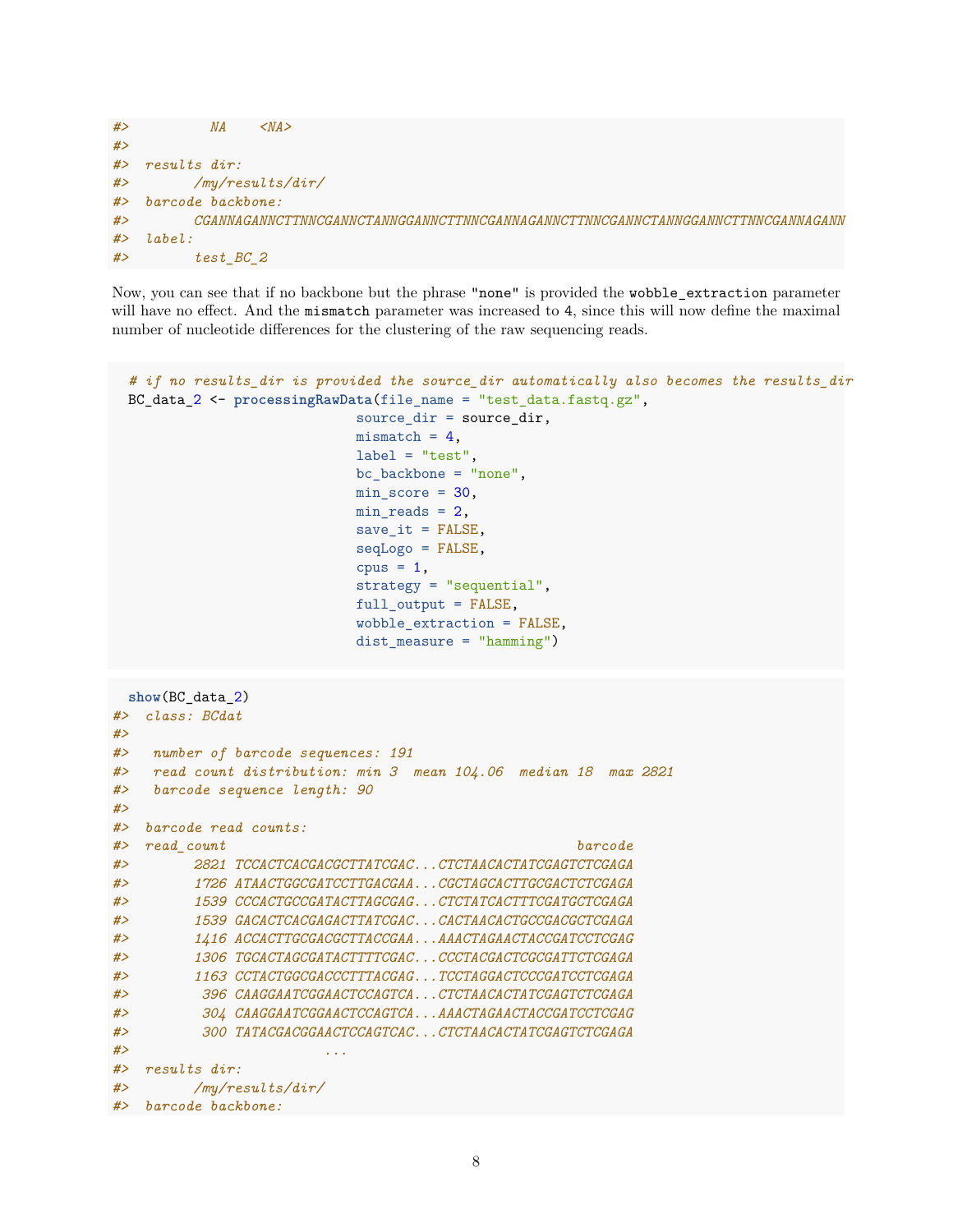```
#> none
#> label:
#> test
```
If you assign a TRUE to the save\_it parameter, the barcode-list will be saved as a *csv*-file within the stated results directory (results dir). Additionally, by setting the seqLogo parameter to TRUE, a [sequence logo](https://academic.oup.com/bioinformatics/article/33/22/3645/3980251) of the entire input file will be generated and also stored in the provided results directory.

## <span id="page-8-0"></span>**2.1 Parallelization**

Finally, the function offers a possibility to make the necessary calculations in a parallel fashion. The entire process is based on the R-package *[future](https://cran.r-project.org/web/packages/future/vignettes/future-1-overview.html)*, therefore you have to state the number of available CPUs (cpus) and the appropriate strategy (strategy). The default strategy will be sequential (meaning only one cpu will be used) but also multisession can be chosen (meaning more than one cpu will be used). You can either follow the [link](https://cran.r-project.org/web/packages/future/vignettes/future-1-overview.html) or consult the package internal help pages of the *future* package (by just type ?future::plan() into the R-console) for more detailed informations.

## <span id="page-8-1"></span>**2.2 Manipulating the** *BCdat* **data type**

In order to allow for an easy workflow and to reduce the likelihood for ambiguity errors, the data type contains all important sample-specific data. The specifically adjusted show() function will provide you with a quick overview of the data set including metadata (number of barcode reads, read count distribution and sequence lengths, an excerpt of the most abundant barcodes, the path to the results directory, the used barcode backbone and the associated label).

```
show(BC_data)
#> class: BCdat
#>
#> number of barcode sequences: 81
#> read count distribution: min 3 mean 110.36 median 4 max 2405
#> barcode sequence length: 32
#>
#> barcode read counts:
#> read_count barcode
#> 2405 CACGATCCGCTTCTATCGCGTGCACTACATGT
#> 1504 GGTCGAAGCTTCTTTCGGGCCGCACGGCTGCT
#> 1296 GCTAAGGGCGATCACATCCACAAGCTTCTTTG
#> 1274 CAGAATCGAATGATGTCTTCATCTCAACGCCG
#> 1058 AGTATTCCGACAGTGACATGTCTTCCCGCGTT
#> 968 GGCCTAGAGTAGTTGTCGCGAAAGTCGGCCTC
#> 45 AGTATTCCGACCGTGACATGTCTTCCCGCGTT
#> 37 CAGAATCGCATGATGTCTTCATCTCAACGCCG
#> 22 GGCCTAGCGTAGTTGTCGCGAAAGTCGGCCTC
#> 19 GCCATCTATATTTGTTCCAAGACTCTACTATT
#> ...
#> results dir:
#> /my/results/dir/
#> barcode backbone:
#> ACTNNCGANNCTTNNCGANNCTTNNGGANNCTANNACTNNCGANNCTTNNCGANNCTTNNGGANNCTANNACTNNCGANN
#> label:
#> test
```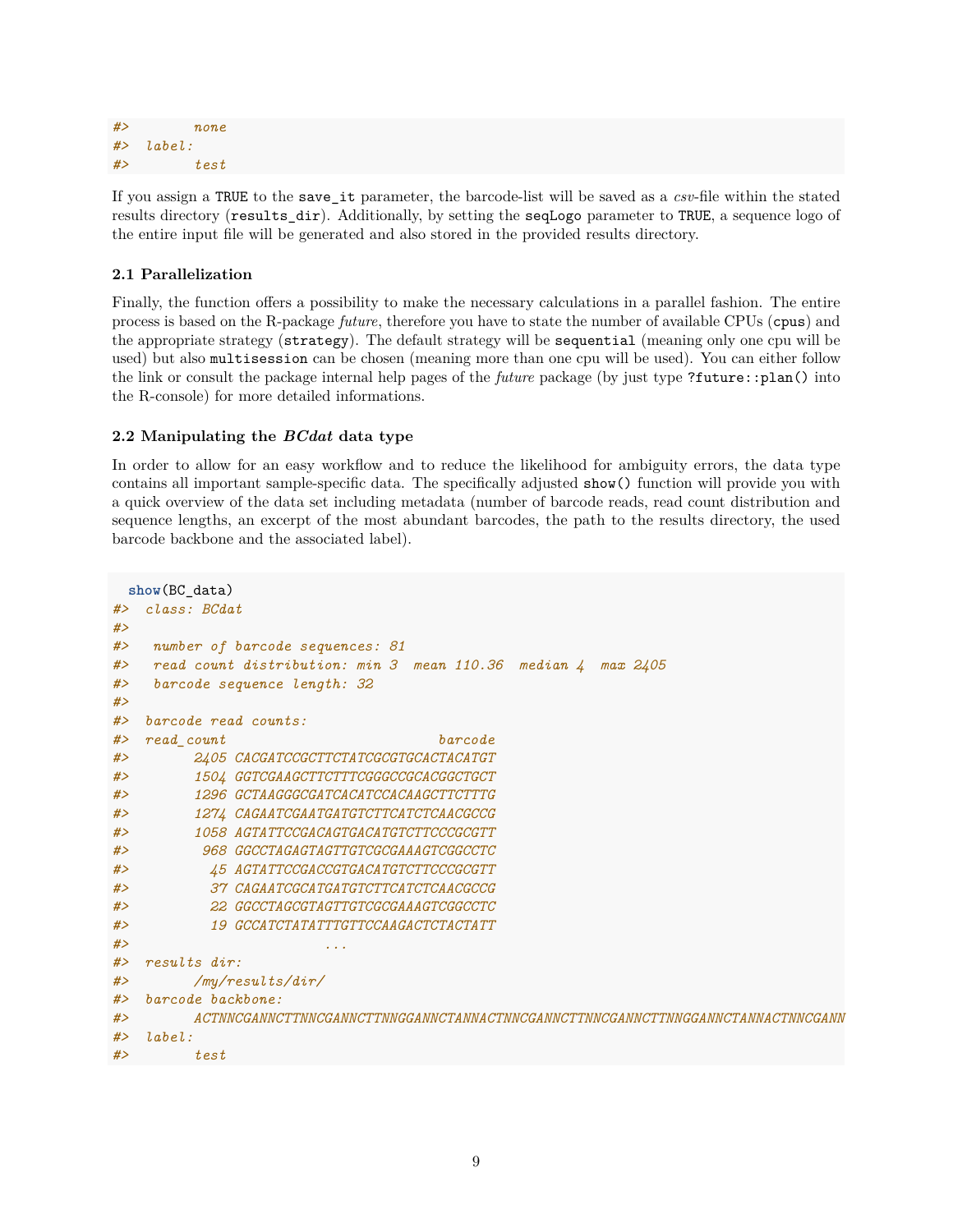The different elements of the data format can easily be accessed via the names of the particular slots.

|           | head(getReads(BC_data))       |                                                                                                                                |
|-----------|-------------------------------|--------------------------------------------------------------------------------------------------------------------------------|
| #>        | read count                    | barcode                                                                                                                        |
| $#$ 1     |                               | 2405 CACGATCCGCTTCTATCGCGTGCACTACATGT                                                                                          |
| # > 2     |                               | 1504 GGTCGAAGCTTCTTTCGGGCCGCACGGCTGCT                                                                                          |
| #>3       |                               | 1296 GCTAAGGGCGATCACATCCACAAGCTTCTTTG                                                                                          |
| #> $4$    |                               | 1274 CAGAATCGAATGATGTCTTCATCTCAACGCCG                                                                                          |
| $#$ > 5   |                               | 1058 AGTATTCCGACAGTGACATGTCTTCCCGCGTT                                                                                          |
| # > 6     |                               | <i>968 GGCCTAGAGTAGTTGTCGCGAAAGTCGGCCTC</i>                                                                                    |
|           | $\#$ > [1] "/my/results/dir/" | show(getResultsDir(BC data))                                                                                                   |
| $#$ > 111 |                               | show(getBackbone(BC_data))<br>" A CTNNCGA NNCTTNNCGA NNCTTNNGGA NNCTA NNA CTNNCGA NNCTTNNCGA NNCTTNNGGA NNCTA NNA CTNNCGA NN " |

```
show(getLabel(BC_data))
#> [1] "test"
```
Also modifying or swapping the slot-specific data is easily possible.

```
BC_data <- setReads(BC_data, data.frame(read_count = c(1:5), barcode = letters[1:5]))
BC_data <- setResultsDir(BC_data, "/my/test/folder/")
BC_data <- setBackbone(BC_data, "AAANNNNGGG")
BC_data <- setLabel(BC_data, "new label")
```
#### <span id="page-9-0"></span>**2.3 Reading and Converting other data formats**

There is also the possibility to re-analyze already stored barcode-lists via the function readBCdat(). You just have to define the path to the particular file of interest and the corresponding file name. And of course you can also provide a label and a barcode-backbone to complete the stored metadata. And if, for some reason, the stored data file is no standard *csv*-file with a semi-colon as separator, there is another parameter s which allows to specify the actual field separator.

```
BC_data <- readBCdat(path = "/my/test/folder/",
                     label = "test",BC_backbone = "AAANNNNCCCC",
                     file_name = "test.csv",
                     s = "; ")
```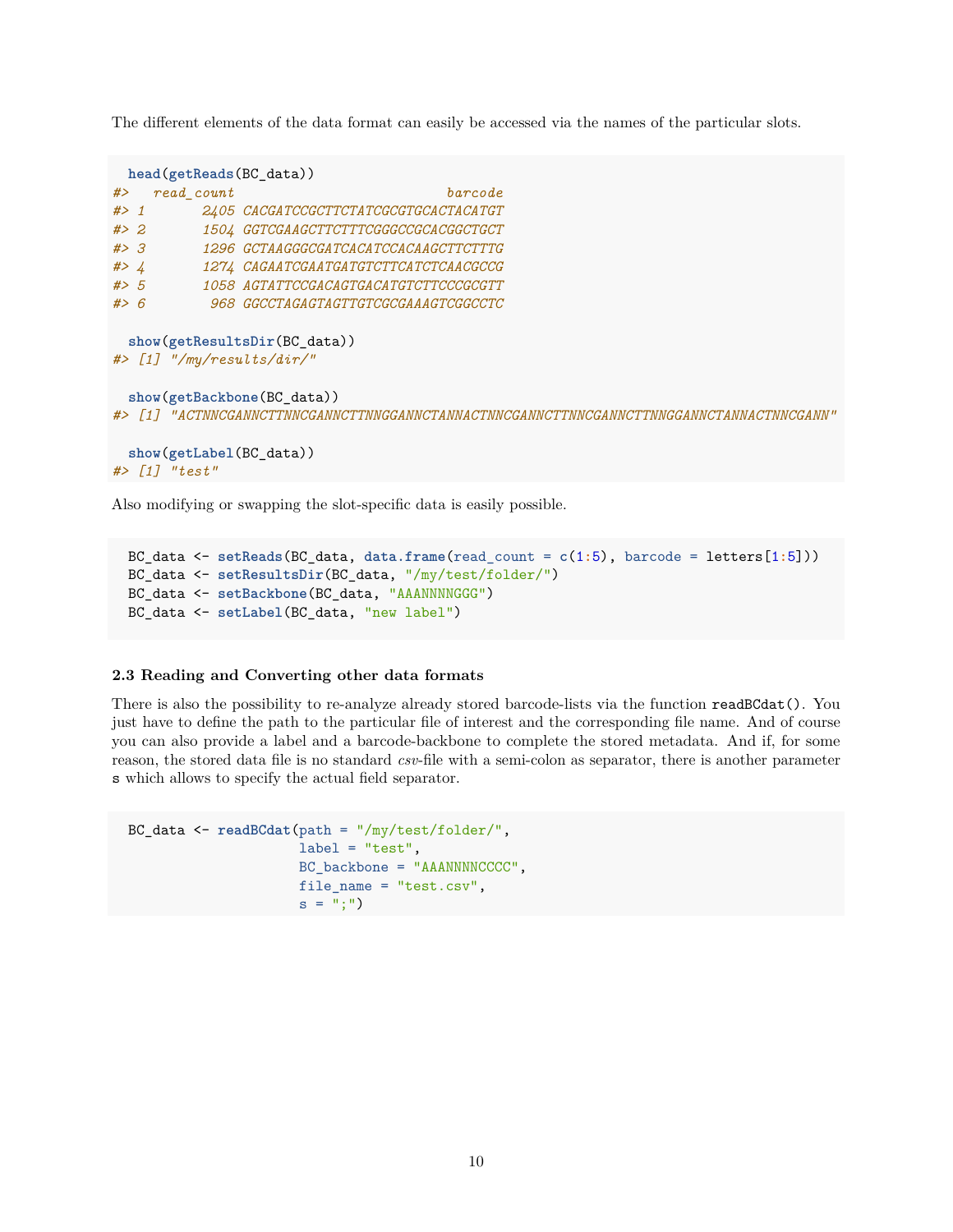#### <span id="page-10-0"></span>**3. Error Correction**

After extracting the barcode-carrying sequences, you can apply the list of detected barcodes to one of the available error-correction approaches. Since all the necessary analysis steps beforehand (like PCR and NGS) are naturally error-prone and therefore susceptible to small changes within the original nucleotide sequences, we recommend to cluster highly similar sequences together. Conveniently, you can use the *BCdat* object which was already created by the processingRawData() function as input for the errorCorrection() function.

```
BC_data_EC <- errorCorrection(BC_dat = BC_data,
                             maxDist = 4,
                              save it = FALSE,
                              cpus = 1,strategy = "sequential",
                              m = "hamming",
                              type = "standard",
                              only_EC_BCs = TRUE,
                              EC_analysis = FALSE,
                              start_small = TRUE)
```
Therefore, you have to provide a *BCdat* data-object (BC\_data) and a numeric value (maxDist) specifying the amount of differences tolerated in order to cluster two barcode sequences together. Depending on the choice for m, which defines the distance measure (per default it's the [Hamming distance\)](https://en.wikipedia.org/wiki/Hamming_distance), the maxDist value defines the maximum number of deviating nucleotides allowed. After we did a sensitivity analysis of the effect of the chosen Hamming-distance threshold and given the initial [Hamming distance](https://en.wikipedia.org/wiki/Hamming_distance) differences of the type of barcodes we are working with, we decided to use one fourth of the total barcode-length as a conservative Hamming-distance limit. The definition of such a threshold accounts for a successively increasing amount of single-nucleotide mutations due to several applied PCR-cycles, a potential loss of sequences due to the fact that only a part of the PCR-material will finally be sequenced and errors finally introduced by NGS. The exact value of this threshold should be adapted according to the used barcode construct, the number of initially marked cells and the particular complexity of the used barcode-library.

Another reasonable choice could be the Levenstein distance  $(m = "l v")$  in which case the maxDist value will be interpreted as the maximum number of allowed edit operations. There are also further methods available, since this piece of the function is based on the *stringdist* R-package. A documentation can easily be found via ?'stringdist-metrics'. All of the available error-correction approaches are based on an interative algorithm, therefore they are hardly parallelizable. Parallel computations are only feasible, if a list of *BCdat* objects is supplied. The function will then automatically initiate a parallel execution depending on the number of data-äobjects and the cpus available. The resulting data-object will then be a list of *BCdat* objects (in the same order as the backbone-sequences). Optionally, the final list of corrected barcode sequences can also be saved as a common *csv*-file (save\_it = TRUE) in the previously specified results directory. The parameter type identifies the chosen error-correction approach (see the following section).

### <span id="page-10-1"></span>**3.1 Error Correction Approaches**

#### <span id="page-10-2"></span>**3.1.1 Standard**

The standard error correction refers to, per default, a [Hamming-distance](https://en.wikipedia.org/wiki/Hamming_distance) based approach. Starting with the least abundant barcode *BC\_small*, the Hamming distances to all other barcodes, in an increasing order of read counts, are calculated. If there is a highly-similar barcode (*BC\_similar*, according to the chosen threshold maxDist and the distance measure m) the read counts of *BC\_small* are added to those of *BC\_similar* and the sequence of *BC\_small* is dismissed. The list of barcodes will be sorted again for read counts after every "merging-event". The error-correction will always be applied starting from the least to the most abundant barcode. If there is more than one highly similar barcode present, the one with the smallest amount of read counts will always be selected first.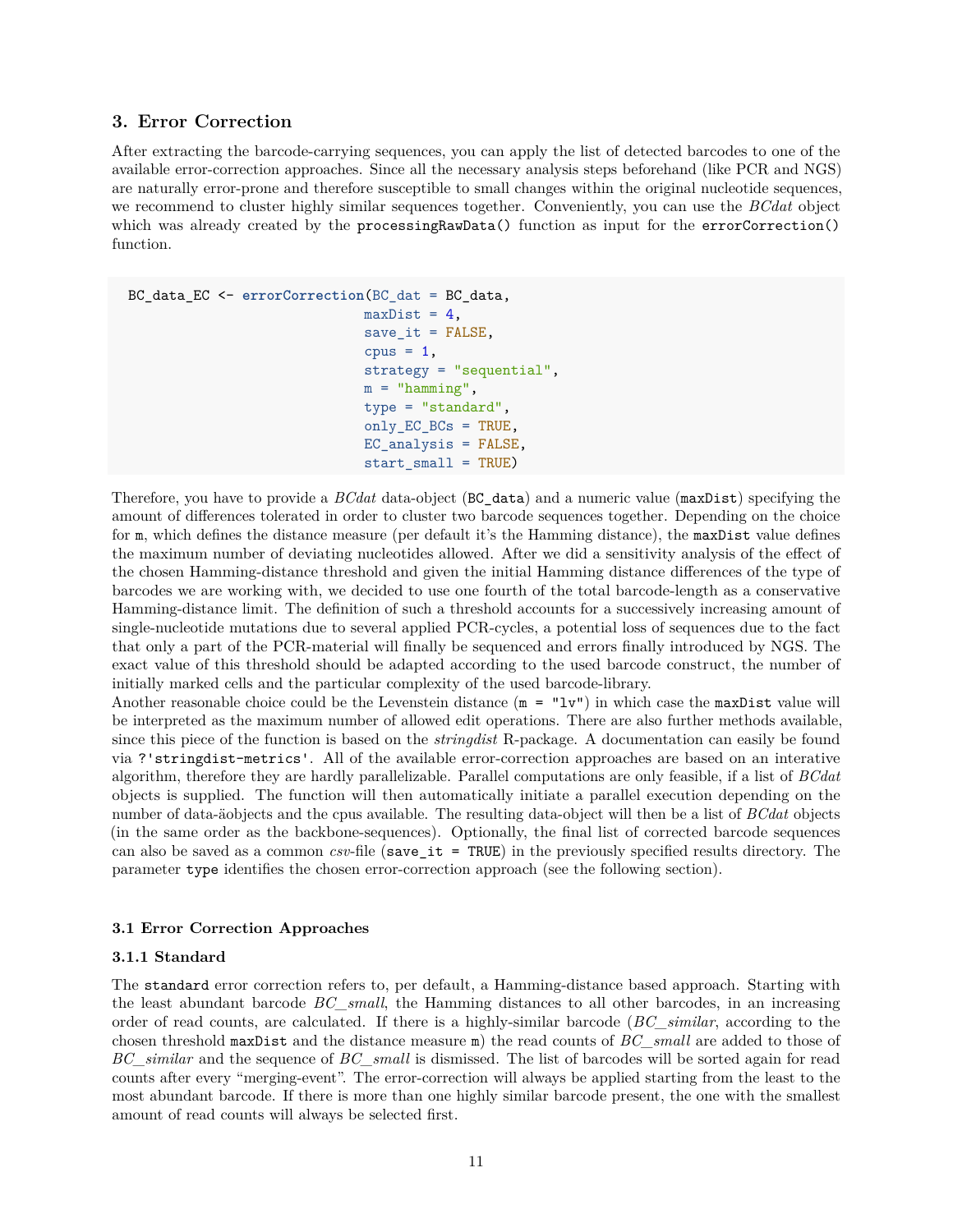```
BC_data_EC <- errorCorrection(BC_dat = BC_data,
                           maxDist = 4,
                           save it = FALSE,
                           cpus = 1,strategy = "sequential",
                           m = "hamming",
                           type = "standard",
                           only_EC_BCs = TRUE,
                           EC<sub>analysis</sub> = FALSE,
                           start_small = TRUE)
 show(BC_data_EC)
#> class: BCdat
#>
#> number of barcode sequences: 9
#> read count distribution: min 3 mean 993.22 median 1138 max 2503
#> barcode sequence length: 32
#>
#> barcode read counts:
#> read_count barcode
#> 2503 CACGATCCGCTTCTATCGCGTGCACTACATGT
#> 1555 GGTCGAAGCTTCTTTCGGGCCGCACGGCTGCT
#> 1353 GCTAAGGGCGATCACATCCACAAGCTTCTTTG
#> 1352 CAGAATCGAATGATGTCTTCATCTCAACGCCG
#> 1138 AGTATTCCGACAGTGACATGTCTTCCCGCGTT
#> 1011 GGCCTAGAGTAGTTGTCGCGAAAGTCGGCCTC
#> 19 GCCATCTATATTTGTTCCAAGACTCTACTATT
#> 5 ATTGGGTCCGTCTGAGGGCGTTTCTGCGCCTT
#> 3 CCGCATCTTCTTATCCTGTAGTTCACTATCTC
#>
#> results dir:
#> /my/results/dir/
#> barcode backbone:
#> ACTNNCGANNCTTNNCGANNCTTNNGGANNCTANNACTNNCGANNCTTNNCGANNCTTNNGGANNCTANNACTNNCGANN
#> label:
#> test_EC
```
If, in combination with type = "standard" also the parameter *start\_small* was set to FALSE, the algorithm will now in case of more than one highly similar barcode, select the most abundant one first.

```
BC_data_EC <- errorCorrection(BC_dat = BC_data,
                             maxDist = 4,
                             save_i = FALSE,
                             cpus = 1,strategy = "sequential",
                             m = "hamming",
                             type = "standard",
                             only_EC_BCs = TRUE,
                             EC_analysis = FALSE,
                             start_small = FALSE)
```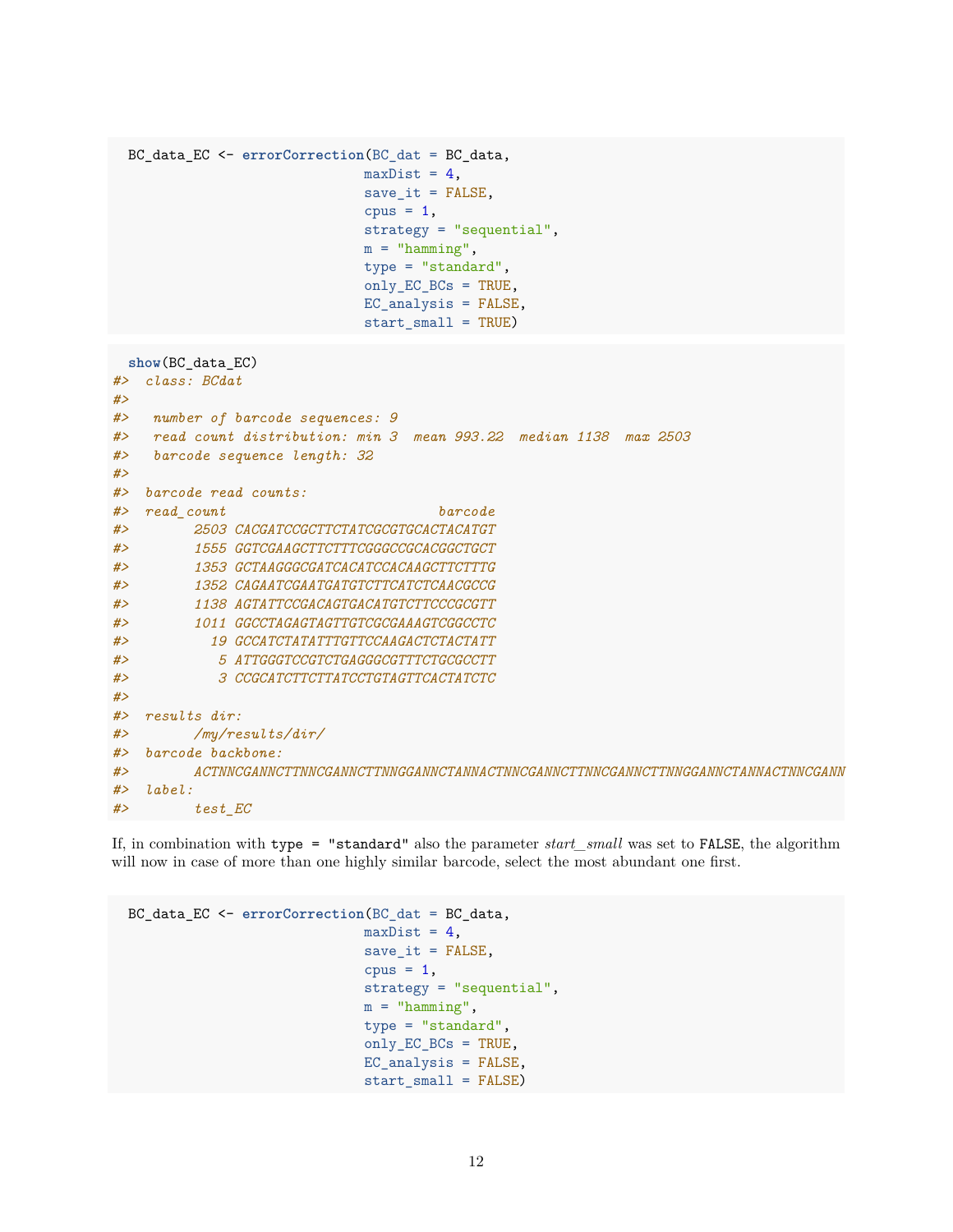```
show(BC_data_EC)
#> class: BCdat
#>
#> number of barcode sequences: 9
#> read count distribution: min 3 mean 993.22 median 1138 max 2503
#> barcode sequence length: 32
#>
#> barcode read counts:
#> read_count barcode
#> 2503 CACGATCCGCTTCTATCGCGTGCACTACATGT
#> 1555 GGTCGAAGCTTCTTTCGGGCCGCACGGCTGCT
#> 1353 GCTAAGGGCGATCACATCCACAAGCTTCTTTG
#> 1352 CAGAATCGAATGATGTCTTCATCTCAACGCCG
#> 1138 AGTATTCCGACAGTGACATGTCTTCCCGCGTT
#> 1011 GGCCTAGAGTAGTTGTCGCGAAAGTCGGCCTC
#> 19 GCCATCTATATTTGTTCCAAGACTCTACTATT
#> 5 ATTGGGTCCGTCTGAGGGCGTTTCTGCGCCTT
#> 3 CCGCATCTTCTTATCCTGTAGTTCACTATCTC
#>
#> results dir:
#> /my/results/dir/
#> barcode backbone:
#> ACTNNCGANNCTTNNCGANNCTTNNGGANNCTANNACTNNCGANNCTTNNCGANNCTTNNGGANNCTANNACTNNCGANN
#> label:
#> test_EC
```
#### <span id="page-12-0"></span>**3.1.2 Graph based**

The graph based error-correction is based on a graph-theoretic approach. Firstly, for each and every barcode the distances to all the other barcodes will be calculated, all distances > maxDist will then be set to zero and all distances =< maxDist will be set to one. Secondly, the resulting matrix serves as an adjacency matrix for which existing connected components can be identified. And finally, all of the *member-barcodes* of each of those components will then be clustered together, with the most abundant barcode as the respective cluster-label.

```
BC_data_EC <- errorCorrection(BC_dat = BC_data,
                               maxDist = 4,
                               save_i = FALSE,
                               cpus = 1,
                               strategy = "sequential",
                               m = "hamming",
                               type = "graph based",
                               only_EC_BCs = TRUE,
                               EC_analysis = FALSE,
                               start small = FALSE)
 show(BC_data_EC)
#> class: BCdat
#>
#> number of barcode sequences: 9
```

```
#> read count distribution: min 3 mean 993.22 median 1138 max 2503
```

```
#> barcode sequence length: 32
```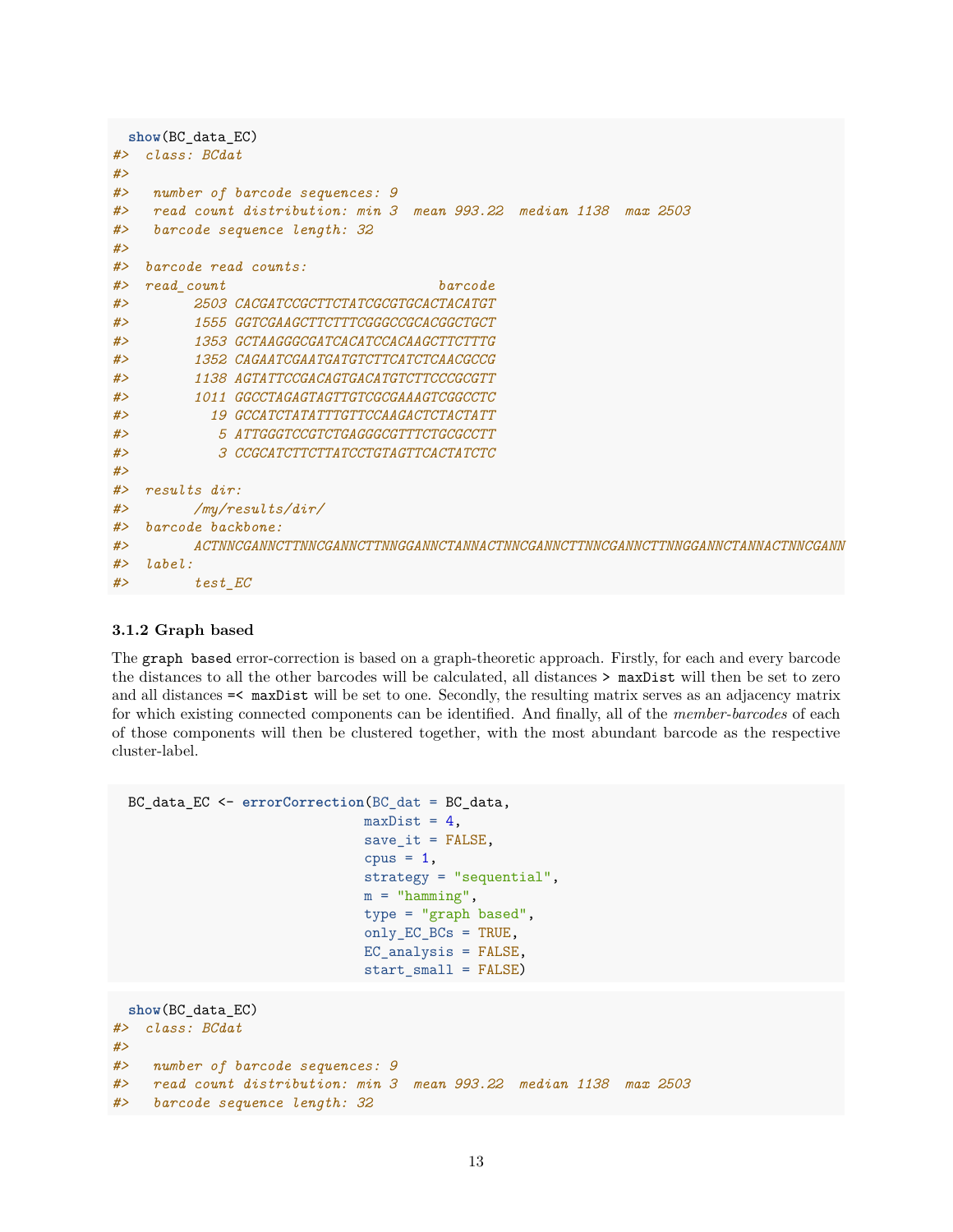| #> |                                                                                  |                                              |  |
|----|----------------------------------------------------------------------------------|----------------------------------------------|--|
| #> | barcode read counts:                                                             |                                              |  |
| #> | read count                                                                       | barcode                                      |  |
| #> |                                                                                  | 2503 CACGATCCGCTTCTATCGCGTGCACTACATGT        |  |
| #> |                                                                                  | <i>1555 GGTCGAAGCTTCTTTCGGGCCGCACGGCTGCT</i> |  |
| #> |                                                                                  | 1353 GCTAAGGGCGATCACATCCACAAGCTTCTTTG        |  |
| #> |                                                                                  | 1352 CAGAATCGAATGATGTCTTCATCTCAACGCCG        |  |
| #> |                                                                                  | 1138 AGTATTCCGACAGTGACATGTCTTCCCGCGTT        |  |
| #> |                                                                                  | 1011 GGCCTAGAGTAGTTGTCGCGAAAGTCGGCCTC        |  |
| #> |                                                                                  | 19 GCCATCTATATTTGTTCCAAGACTCTACTATT          |  |
| #> |                                                                                  | 5 ATTGGGTCCGTCTGAGGGCGTTTCTGCGCCTT           |  |
| #> |                                                                                  | 3 CCGCATCTTCTTATCCTGTAGTTCACTATCTC           |  |
| #> |                                                                                  |                                              |  |
| #> | results dir:                                                                     |                                              |  |
| #> | /my/results/dir/                                                                 |                                              |  |
| #> | barcode backbone:                                                                |                                              |  |
| #> | ACTNNCGANNCTTNNCGANNCTTNNGGANNCTANNACTNNCGANNCTTNNCGANNCTTNNGGANNCTANNACTNNCGANN |                                              |  |
| #> | label:1                                                                          |                                              |  |
| #> | test EC                                                                          |                                              |  |

#### <span id="page-13-0"></span>**3.1.3 Connectivity based**

The connectivity based error-correction is very similar to the standard approach but instead of ordering the available barcodes by their read count values and starting the clustering with the least frequent one, it now will be ordered by the amount of highly-similar analogues for each barcode (again depending on the chosen distance measure m and the threshold maxDist). Consequently, the clustering will now start with the barcode possessing the lowest number of highly-similar counterparts.

```
BC_data_EC <- errorCorrection(BC_dat = BC_data,
                             maxDist = 4,
                             save\_it = FALSE,cpus = 1,strategy = "sequential",
                             m = "hamming",
                             type = "connectivity based",
                             only_EC_BCs = TRUE,
                             EC_analysis = FALSE,
                             start_small = FALSE)
```

```
show(BC_data_EC)
#> class: BCdat
#>
#> number of barcode sequences: 9
#> read count distribution: min 3 mean 993.22 median 1138 max 2503
#> barcode sequence length: 32
#>
#> barcode read counts:
#> read_count barcode
#> 2503 CACGATCCGCTTCTATCGCGTGCACTACATGT
#> 1555 GGTCGAAGCTTCTTTCGGGCCGCACGGCTGCT
#> 1353 GCTAAGGGCGATCACATCCACAAGCTTCTTTG
#> 1352 CAGAATCGAATGATGTCTTCATCTCAACGCCG
```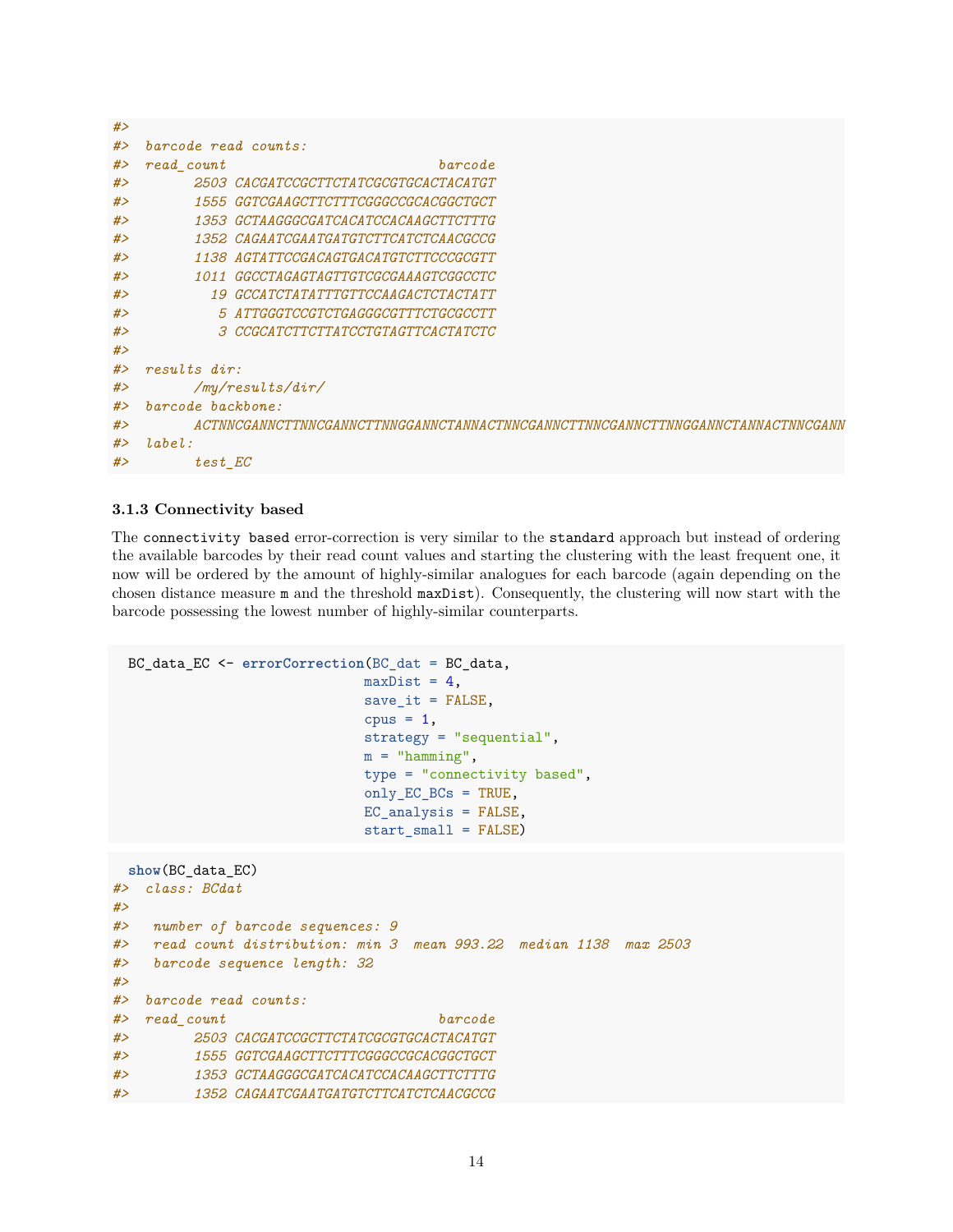```
#> 1138 AGTATTCCGACAGTGACATGTCTTCCCGCGTT
#> 1011 GGCCTAGAGTAGTTGTCGCGAAAGTCGGCCTC
#> 19 GCCATCTATATTTGTTCCAAGACTCTACTATT
#> 5 ATTGGGTCCGTCTGAGGGCGTTTCTGCGCCTT
#> 3 CCGCATCTTCTTATCCTGTAGTTCACTATCTC
#>
#> results dir:
#> /my/results/dir/
#> barcode backbone:
#> ACTNNCGANNCTTNNCGANNCTTNNGGANNCTANNACTNNCGANNCTTNNCGANNCTTNNGGANNCTANNACTNNCGANN
#> label:
#> test_EC
```
#### <span id="page-14-0"></span>**3.1.4 Clustering**

The error-correction type called clustering takes the most abundant barcode, then identifies all highlysimilar counterparts (again based on the method  $m$  and the threshold  $maxDist$ ), adds up all corresponding read-counts to the most-abundant one and finally dismisses all of those added up barcode sequences. Then, the procedure continues with the second most-abundant barcode until all barcodes are processed.

```
BC_data_EC <- errorCorrection(BC_dat = BC_data,
                             maxDist = 4,
                             save_i = FALSE,
                             cpus = 1,strategy = "sequential",
                             m = "hamming",
                             type = "clustering",
                             only_EC_BCs = TRUE,
                             EC_analysis = FALSE,
                             start_small = FALSE)
```

```
show(BC_data_EC)
#> class: BCdat
#>
#> number of barcode sequences: 9
#> read count distribution: min 3 mean 993.22 median 1138 max 2503
#> barcode sequence length: 32
#>
#> barcode read counts:
#> read_count barcode
#> 2503 CACGATCCGCTTCTATCGCGTGCACTACATGT
#> 1555 GGTCGAAGCTTCTTTCGGGCCGCACGGCTGCT
#> 1353 GCTAAGGGCGATCACATCCACAAGCTTCTTTG
#> 1352 CAGAATCGAATGATGTCTTCATCTCAACGCCG
#> 1138 AGTATTCCGACAGTGACATGTCTTCCCGCGTT
#> 1011 GGCCTAGAGTAGTTGTCGCGAAAGTCGGCCTC
#> 19 GCCATCTATATTTGTTCCAAGACTCTACTATT
#> 5 ATTGGGTCCGTCTGAGGGCGTTTCTGCGCCTT
#> 3 CCGCATCTTCTTATCCTGTAGTTCACTATCTC
#>
#> results dir:
#> /my/results/dir/
```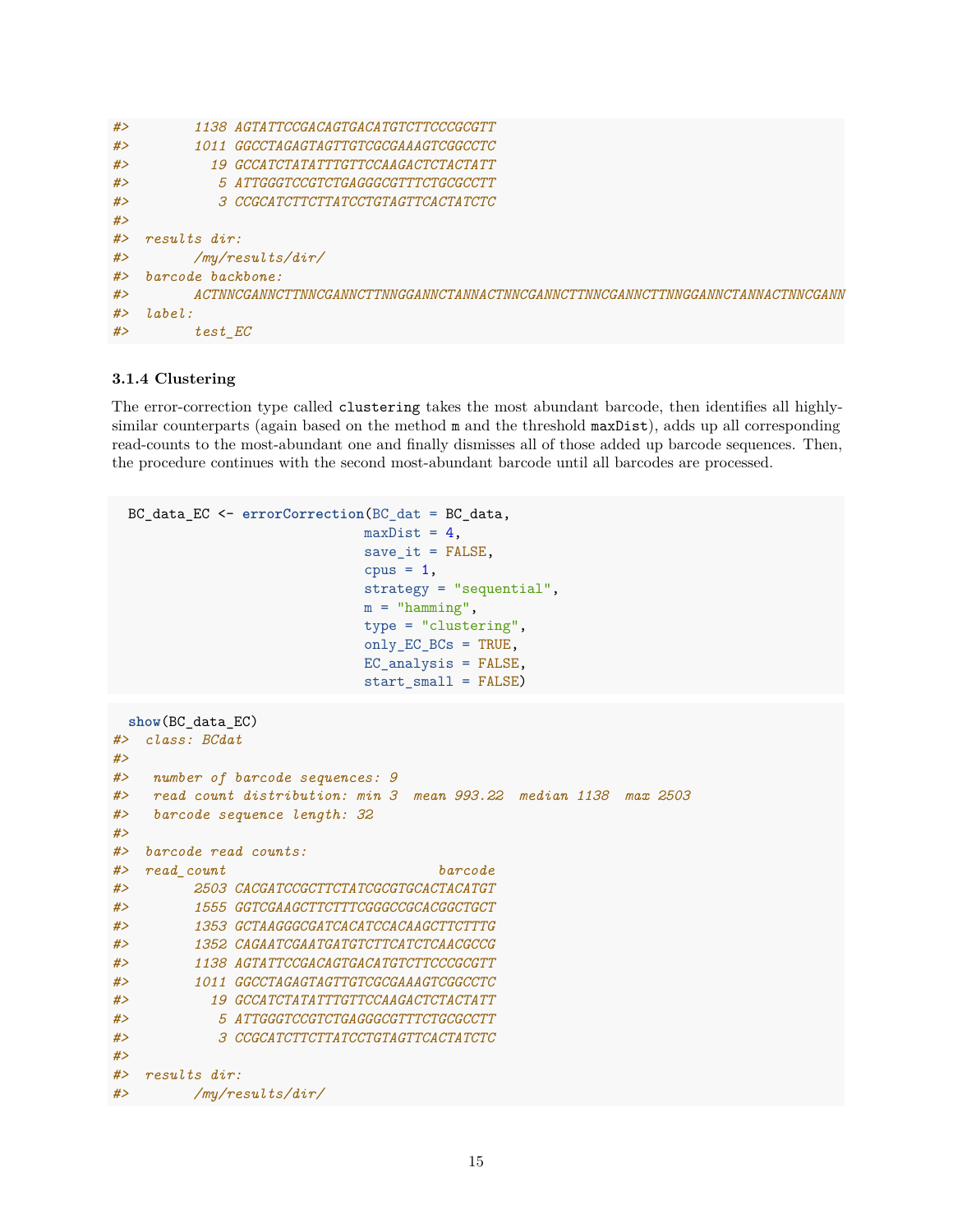*#> barcode backbone: #> ACTNNCGANNCTTNNCGANNCTTNNGGANNCTANNACTNNCGANNCTTNNCGANNCTTNNGGANNCTANNACTNNCGANN #> label: #> test\_EC*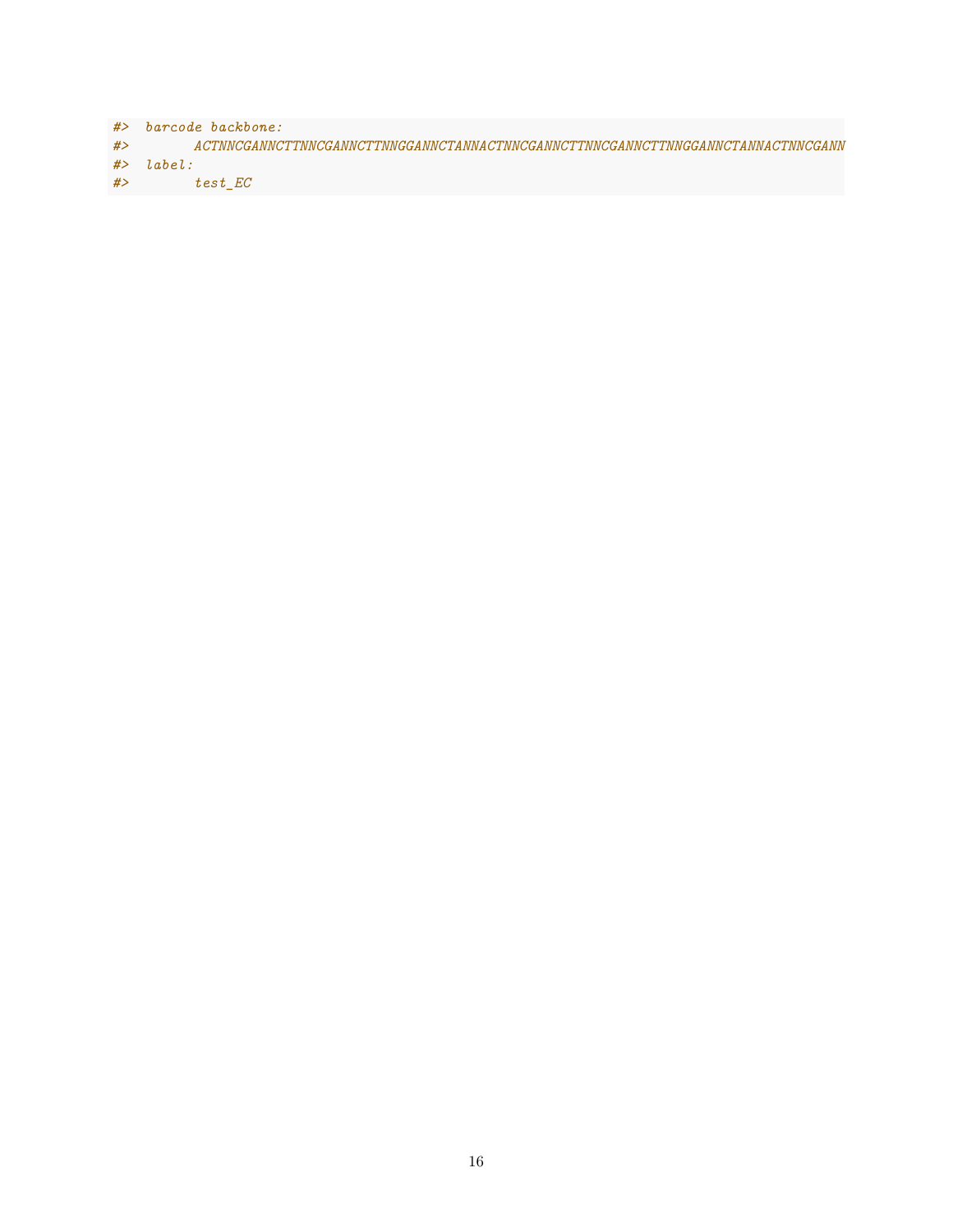## <span id="page-16-0"></span>**4. Visualizations**

<span id="page-16-1"></span>After extracting and preprocessing the barcode sequences, there are a variety of visualizations available.

## **4.1 Fastq Quality Plots**

Besides visualizing the extracted barcodes, their frequencies and sequence similarities, there are also plot-functions for checking the quality of the initial fastq-file. The function plotNucFrequency() allows an overview of the nucleotide frequencies over the entire raw data file.



It is also possible to create a histogram of the *mean* or *median* quality-score distribution over all reads within the *fastq*-file, using the function plotQualityScoreDis().

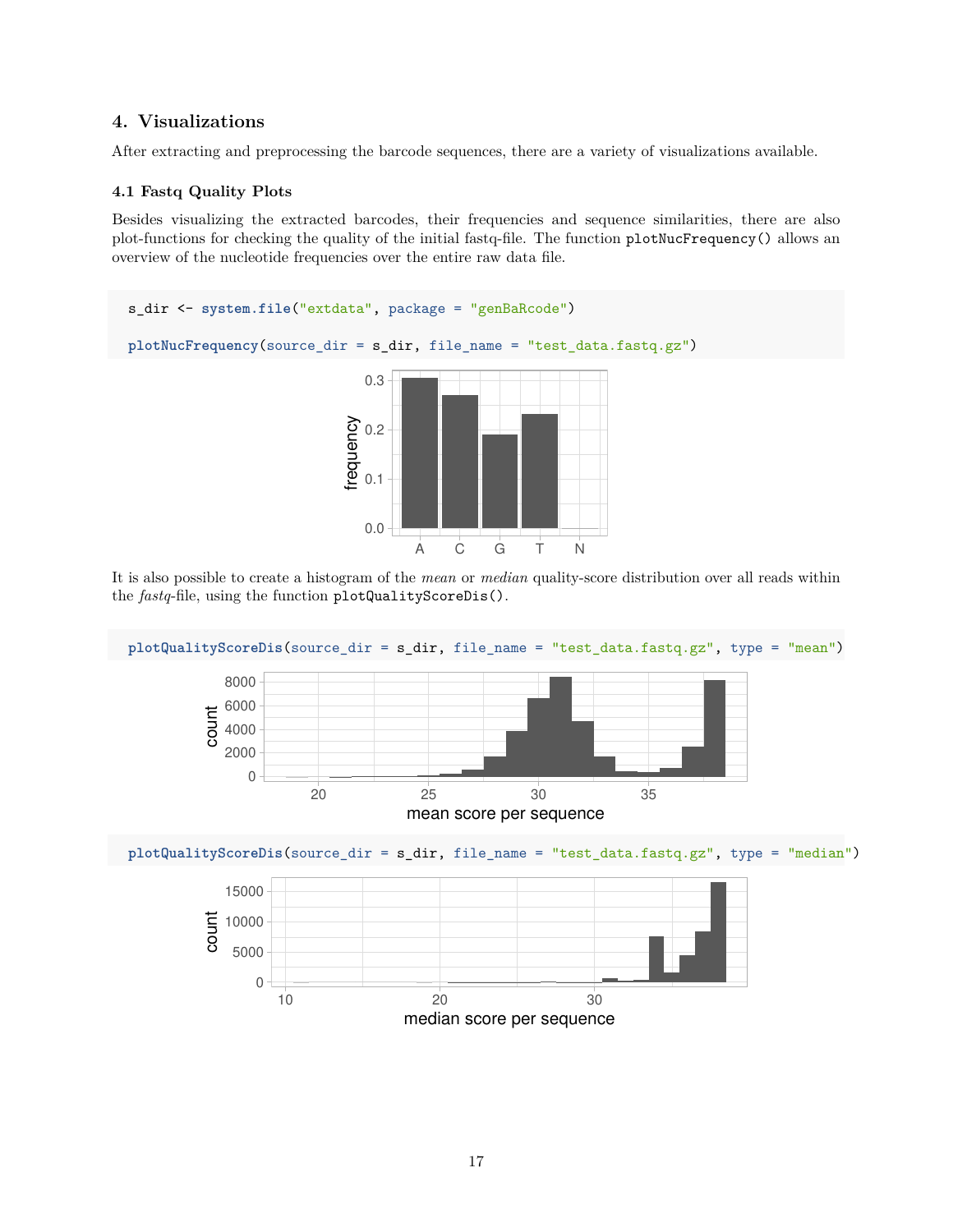Furthermore, the function plotQualityScorePerCycle() allows for a read-position specific visualization of the *mean* or *median* sequence quality.



Additionally, there is a sequence logo function available providing the opportunity to visually inspect all NGS reads at once.

```
show(BC_data)
#> class: BCdat
#>
#> number of barcode sequences: 81
#> read count distribution: min 3 mean 110.36 median 4 max 2405
#> barcode sequence length: 32
#>
#> barcode read counts:
#> read_count barcode
#> 2405 CACGATCCGCTTCTATCGCGTGCACTACATGT
#> 1504 GGTCGAAGCTTCTTTCGGGCCGCACGGCTGCT
#> 1296 GCTAAGGGCGATCACATCCACAAGCTTCTTTG
#> 1274 CAGAATCGAATGATGTCTTCATCTCAACGCCG
#> 1058 AGTATTCCGACAGTGACATGTCTTCCCGCGTT
#> 968 GGCCTAGAGTAGTTGTCGCGAAAGTCGGCCTC
#> 45 AGTATTCCGACCGTGACATGTCTTCCCGCGTT
#> 37 CAGAATCGCATGATGTCTTCATCTCAACGCCG
#> 22 GGCCTAGCGTAGTTGTCGCGAAAGTCGGCCTC
#> 19 GCCATCTATATTTGTTCCAAGACTCTACTATT
#> ...
```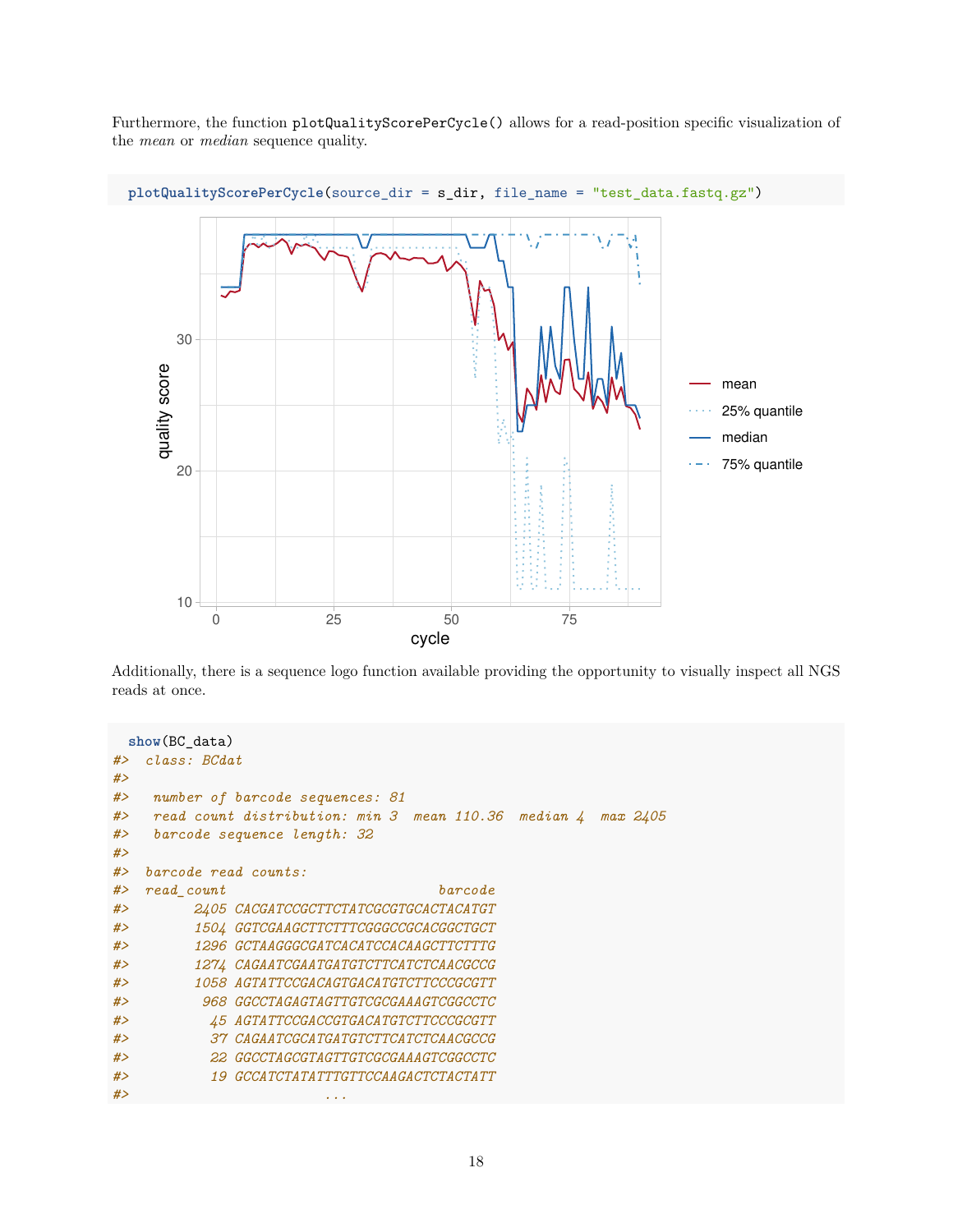



It is also possible to adjust the color selection for each nucleotide.



# <span id="page-18-0"></span>**4.2 Plotting Barcode Frequencies**

The function generateKirchenplot() offers the possibility to explore the barcode frequencies of the analyzed sample.

```
show(BC_data)
#> class: BCdat
#>
#> number of barcode sequences: 81
#> read count distribution: min 3 mean 110.36 median 4 max 2405
#> barcode sequence length: 32
#>
#> barcode read counts:
#> read_count barcode
#> 2405 CACGATCCGCTTCTATCGCGTGCACTACATGT
#> 1504 GGTCGAAGCTTCTTTCGGGCCGCACGGCTGCT
```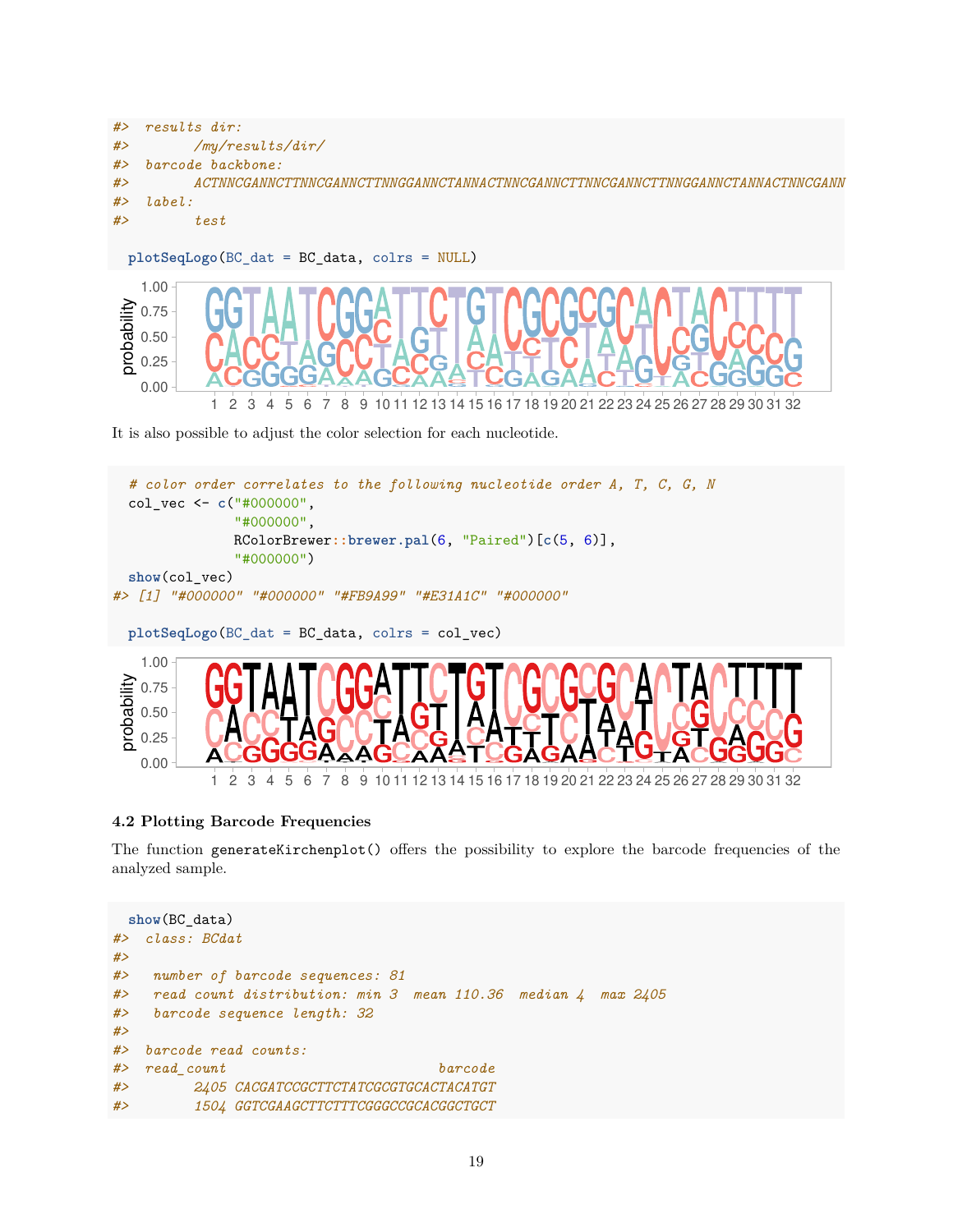| #>    | <i>1296 GCTAAGGGCGATCACATCCACAAGCTTCTTTG</i>                                                         |  |  |
|-------|------------------------------------------------------------------------------------------------------|--|--|
| #>    | 1274 CAGAATCGAATGATGTCTTCATCTCAACGCCG                                                                |  |  |
| #>    | 1058 AGTATTCCGACAGTGACATGTCTTCCCGCGTT                                                                |  |  |
| #>    | <i>968 GGCCTAGAGTAGTTGTCGCGAAAGTCGGCCTC</i>                                                          |  |  |
| #>    | 45 AGTATTCCGACCGTGACATGTCTTCCCGCGTT                                                                  |  |  |
| #>    | 37 CAGAATCGCATGATGTCTTCATCTCAACGCCG                                                                  |  |  |
| #>    | 22 GGCCTAGCGTAGTTGTCGCGAAAGTCGGCCTC                                                                  |  |  |
| #>    | <i>19 GCCATCTATATTTGTTCCAAGACTCTACTATT</i>                                                           |  |  |
| #>    |                                                                                                      |  |  |
| #>    | $results$ dir:                                                                                       |  |  |
| #>    | /my/results/dir/                                                                                     |  |  |
| # $>$ | barcode backbone:                                                                                    |  |  |
| #>    | A CTNNCG A NNCTTNNCG A NNCTTNNGG A NNCT A NNA CTNNCG A NNCTTNNCG A NNCTTNNGG A NNCTA NNA CTNNCG A NN |  |  |
| #>    | label:1                                                                                              |  |  |
| #>    | test                                                                                                 |  |  |
|       |                                                                                                      |  |  |



In certain cases, if you are particularly interested in previously known barcode sequences, you can provide those sequences woth the function call and therefore introducing an additional color-coding visualizing sequence (dis-)similarities.

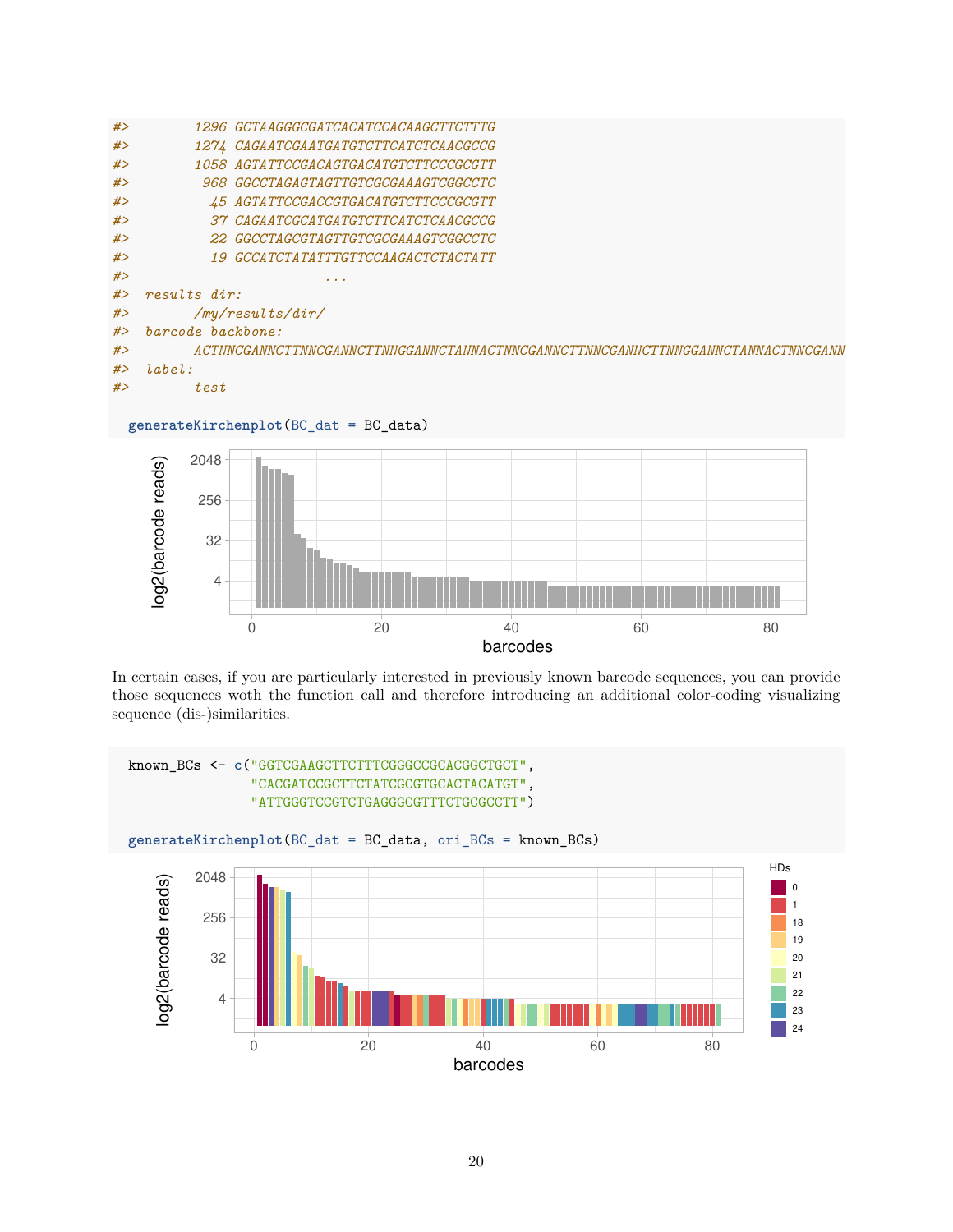Furthermore, if you have two different barcode sets, e.g. a barcode white-list and known contaminations, both of those sets can be provided and will then automatically lead to separate plots.



This function also offers the possibilities to change the scale of the y-axis ( $log a$ ), the distance measure  $(m)$ , the color palettes (col\_type) and of course the corresponding labels (setLabels).

```
known_BCs <- c("GGTCGAAGCTTCTTTCGGGCCGCACGGCTGCT",
               "CACGATCCGCTTCTATCGCGTGCACTACATGT",
               "ATTGGGTCCGTCTGAGGGCGTTTCTGCGCCTT")
contaminations <- c("CACGATCCGCTTCTATCGCGTGCACTACATGC",
                    "ATTGGGTCCGTCTGAGGGCGTCTCTGCGCCTT",
                    "CACGATCCGCTTCTATCGCGTGCGCTACATGT",
                    "TACGATCCGCTTCTATCGCGTGCACTACATGT")
generateKirchenplot(BC_dat = BC_data,
                    ori_BCs = known_BCs, ori_BCs2 = contaminations,
                    setLabels = c("known BCs", "stuff", "contaminations"),
                    loga = TRUE, col_type = "wild", m = "lv")
```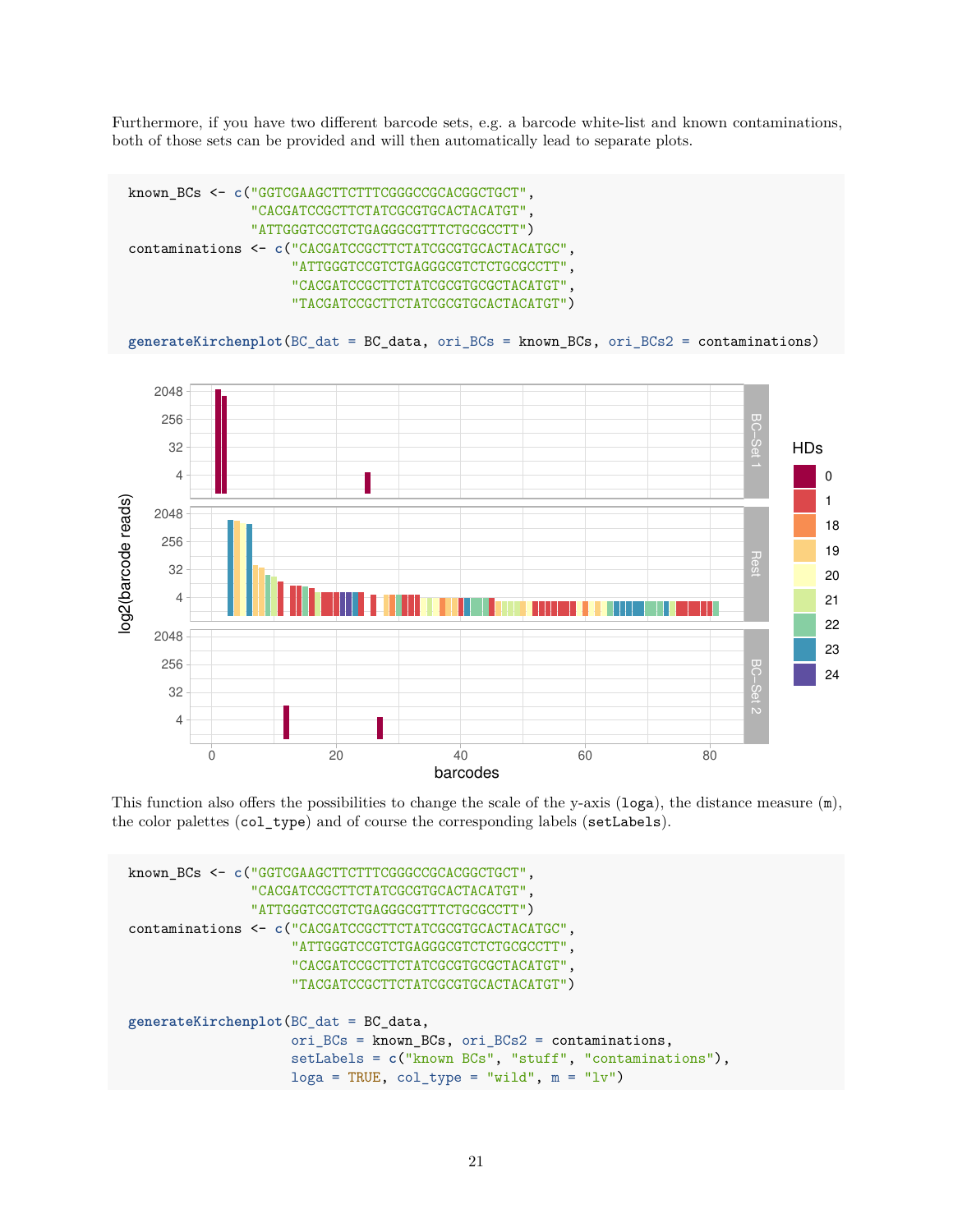Another interesting feature of a data set concerns the read-count frequencies. The following function offers the possibility to plot read-counts as absolute numbers.



. . . or as log-values or the corresponding density.

**plotReadFrequencies**(BC\_dat = BC\_data, log = TRUE) **plotReadFrequencies**(BC\_dat = BC\_data, dens = TRUE)

Also the width of the bins (bw) or the number of the bins (b) are adjustable.

**plotReadFrequencies**(BC\_dat = BC\_data, bw = 30) **plotReadFrequencies**(BC\_dat = BC\_data, b = 30)

#### <span id="page-21-0"></span>**4.3 Plotting Barcode Relations**

You can also have a look at the sequence (dis-)similarities of the detected barcode sequences in a graph-like plot. Those plots can be used to identify false-positive barcodes and also to help visualizing the actions of the chosen error-correction approach. The underlying idea is again based on some kind of similarity/distance measure. Therefore, every barcode sequence will be compared to all other sequences and based on the chosen similarity measure the distances will be calculated, per default the [Hamming distance](https://en.wikipedia.org/wiki/Hamming_distance) will be predefined. The nodes within those network-plots represent the detected barcode sequences and (per default) every edge symbolizes a distance between two barcodes of exactly one nucleotide difference (adjustable via the parameter minDist). There are different functions available, which basically do the same but are based on different R-packages. The plotDistanceIgraph() function is based on the *igraph* package and therefore will also return an *igraph*-object whereas the ggplotDistanceGraph() function offers the possibility to create an *ggplot2* -object which than can be further customized. The plotDistanceVisNetwork() function is based in the *visNetwork* package and will consequently return a *visNetwork*-object which allows for an interactive exploration of the resulting plot. For instance, you can adjust the layout by clicking and dragging specific network nodes or by hovering the mouse-arrow over a node it is also possible to retrieve the underlying barcode metadata. Additionally, it is also possible to zoom-in and out and see all the corresponding barcode sequences at once.

**plotDistanceVisNetwork**(BC\_dat = BC\_data, minDist = 1, loga = TRUE, m = "hamming") **plotDistanceIgraph**(BC\_dat = BC\_data, minDist = 1, loga = TRUE, m = "hamming")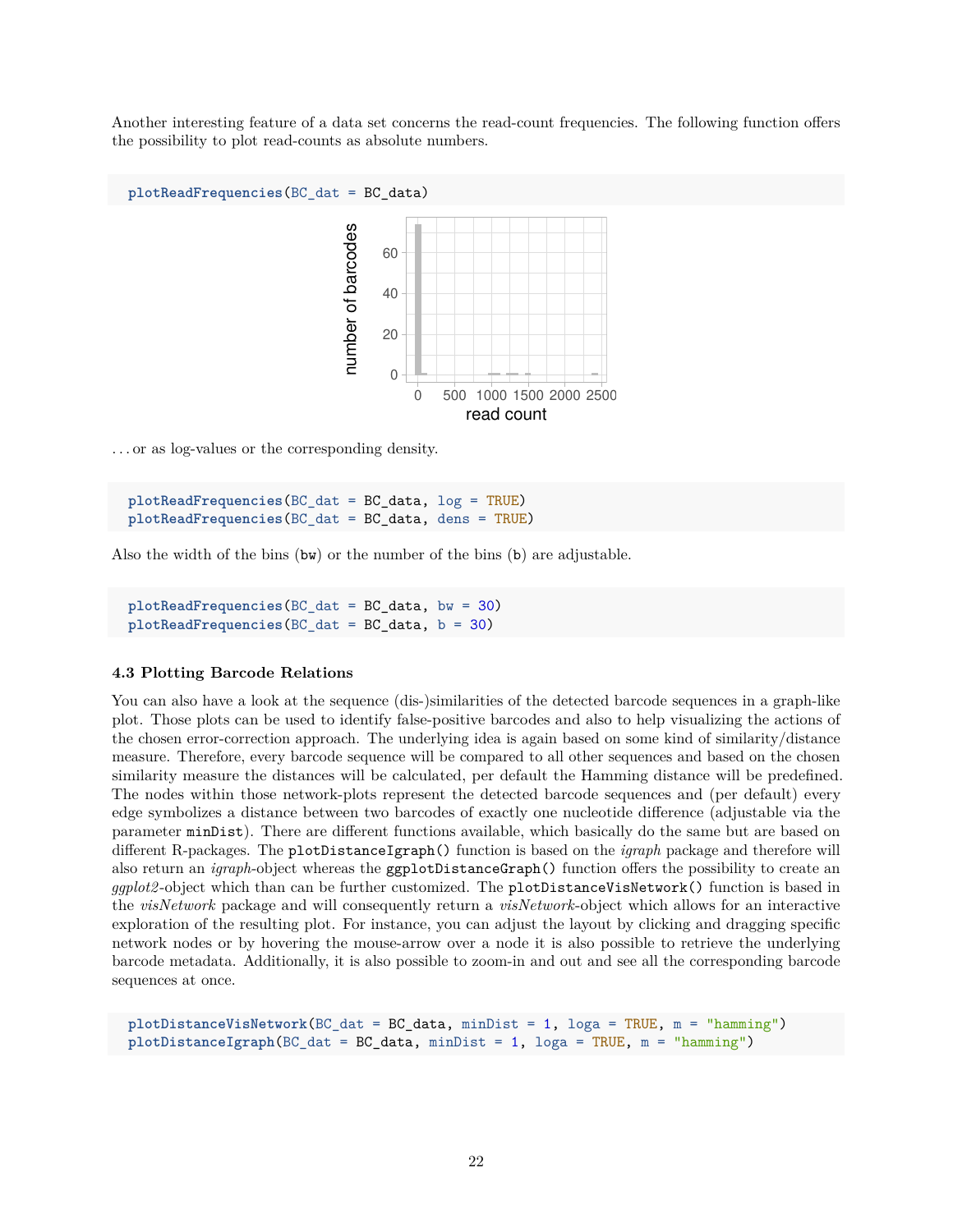

Also, there are additional parameters available. You can provide a list of particular interesting barcodes (ori\_BCs) which will introduce a similarity based color-coding. The parameter called lay allows for the selection of different layout algorithms or, instead of providing a name of the layout algorithm, you can provide a two-column matrix with as many rows as there are nodes in the network, in which case the matrix is used as layout node-coordinates. Default value for lay is *fruchtermanreingold*, but possible are also *circle*, *eigen*, *kamadakawai*, *spring* and many more. Additionally, you can choose a custom color palette (*rainbow*, *heat.colors*, *topo.colors*, *greens*, *wild* - see package *grDevices*). And finally, the parameter legend\_size allows for an adjustment of legend size.

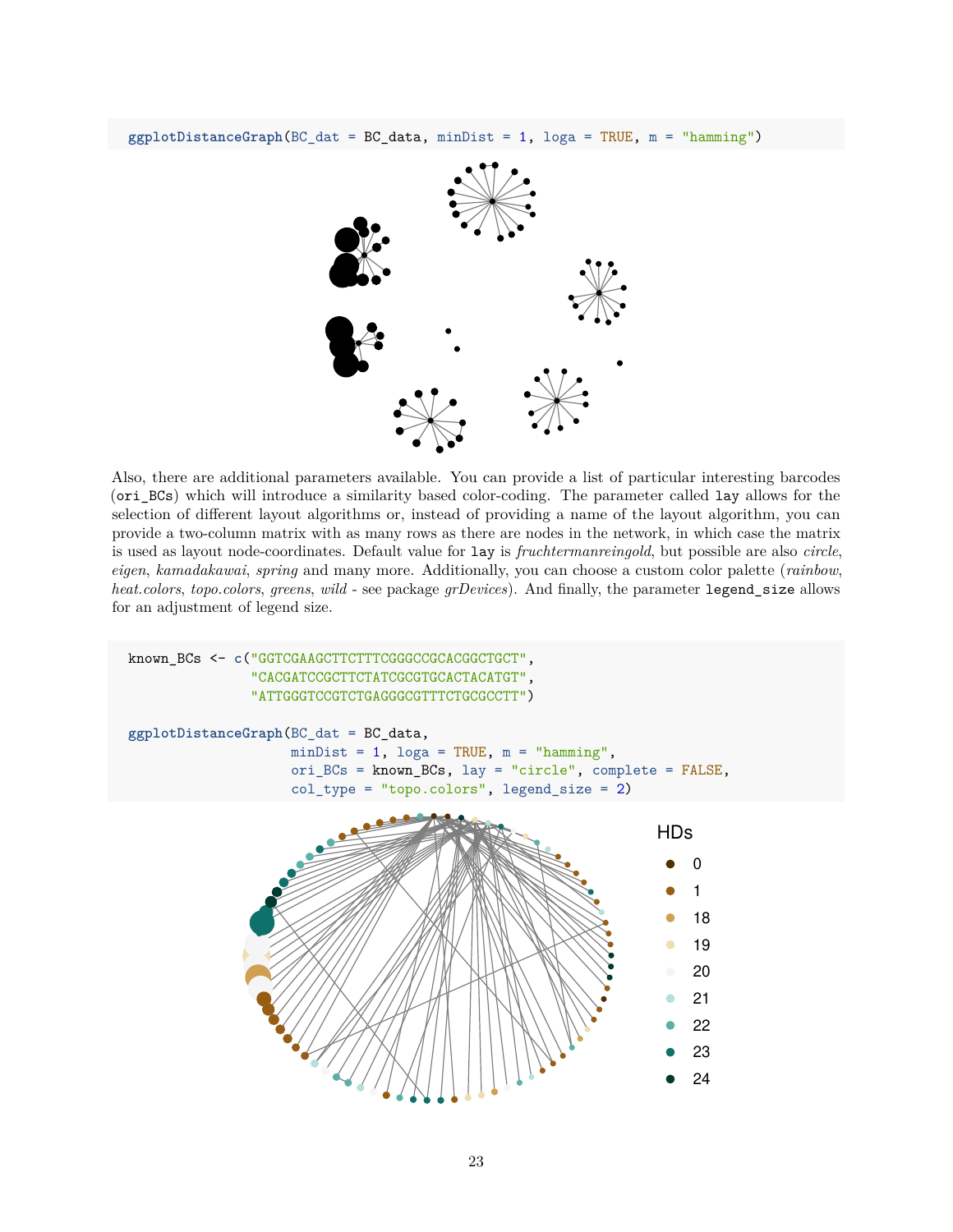For further customization possibilities the function createGDF() will create a *gdf*-file which then can be used as input for an open-source and free software called *[Gephi](https://gephi.org)*.

 $\c{createGDF}$ (BC\_dat = BC\_data, minDist = 1, loga = TRUE, m = "hamming")

There is also the possibility to use the same conceptual approach but not visualizing the barcodes as nodes in a network but as branches in a tree.



<span id="page-23-0"></span>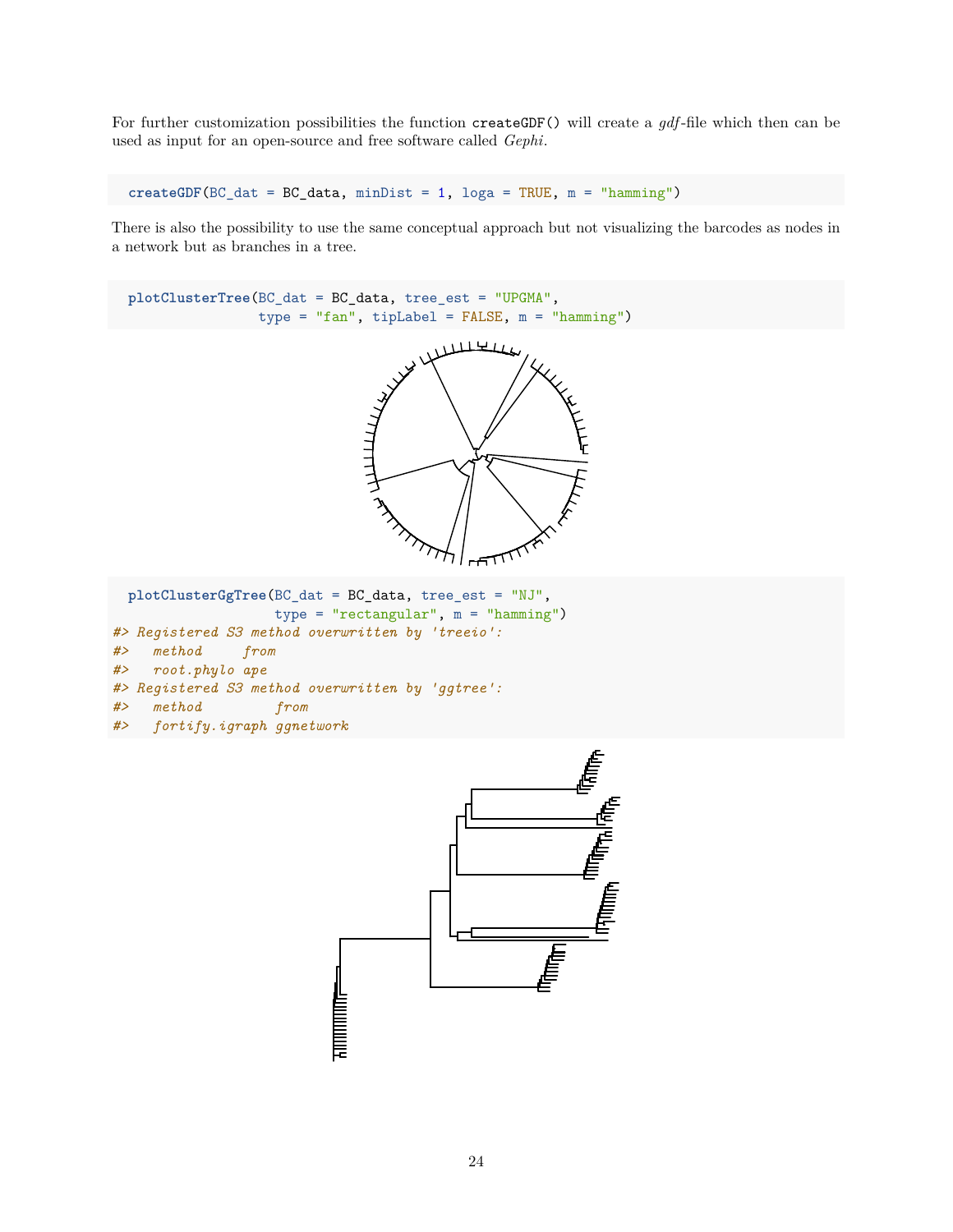#### **4.4 Plotting Error Correction Results**

Furthermore, the package comes with a variety of functions solely designed to inspect the "insides"" of the error-correction approaches. Each error-correction basically clusters the input sequences based on slightly different "assumptions". To retrospectively inspect the resulting cluster compositions, e.g. the function error\_correction\_clustered\_HDs() will visualize the sequences similarities in the respective clusters. In order to do so, you have to set the EC\_analysis paramter of the errorCorrection()-function to TRUE.

```
BC_data_EC <- errorCorrection(BC_dat = BC_data,
                               maxDist = 4,
                               save_i = FALSE,
                               cpus = 1,strategy = "sequential",
                               m = "hamming",
                               type = "standard",
                               only_EC_BCs = FALSE,
                               EC_analysis = TRUE,
                               start_small = FALSE)
error_correction_clustered_HDs(datEC = BC_data_EC, size = 0.75)
```

```
\overline{0}1
    2
    3 -clustered BC distances (6 clusters)
max. HDs
```
You can also visualize the cluster composition in a more graph-like plot and if you are only interested in the final outcome of the error-correction procedure, it is possible to set the only\_EC\_BCs parameter to TRUE. Otherwise, all initial barcodes and the iterative nature of the error-correction procedure will be part of the additional metadata.

```
error_correction_circlePlot(edges = BC_data_EC$edges, vertices = BC_data_EC$vertices)
```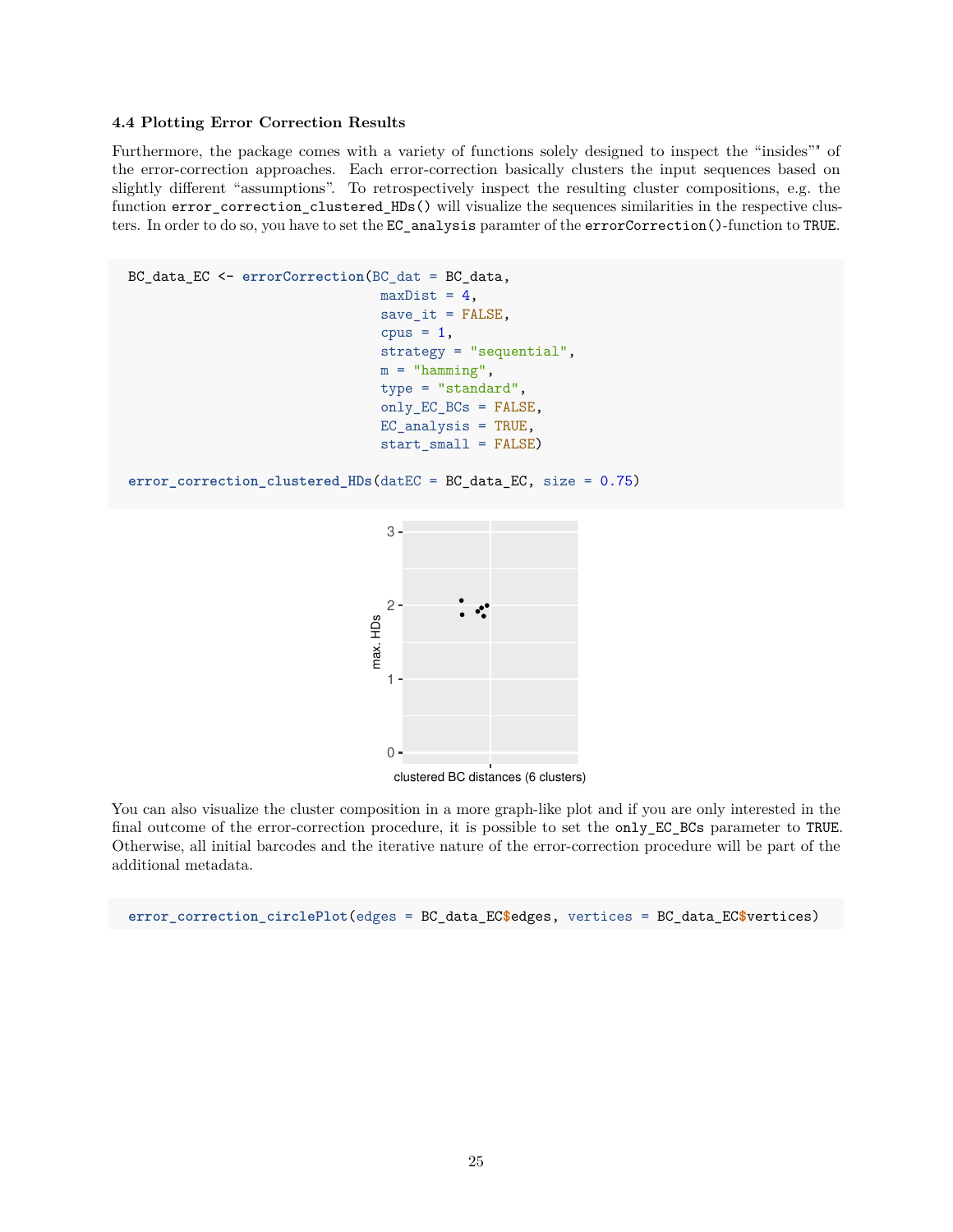

**error\_correction\_treePlot**(edges = BC\_data\_EC**\$**edges, vertices = BC\_data\_EC**\$**vertices)



But you can also choose the already presented *ggplot2* and *visNetwork* based plots to have a look at the subsumed barcode sequences during error-correction.

**ggplotDistanceGraph\_EC**(BC\_dat = BC\_data, BC\_dat\_EC = BC\_data\_EC, minDist =  $1$ , loga = TRUE,  $m = "hamming")$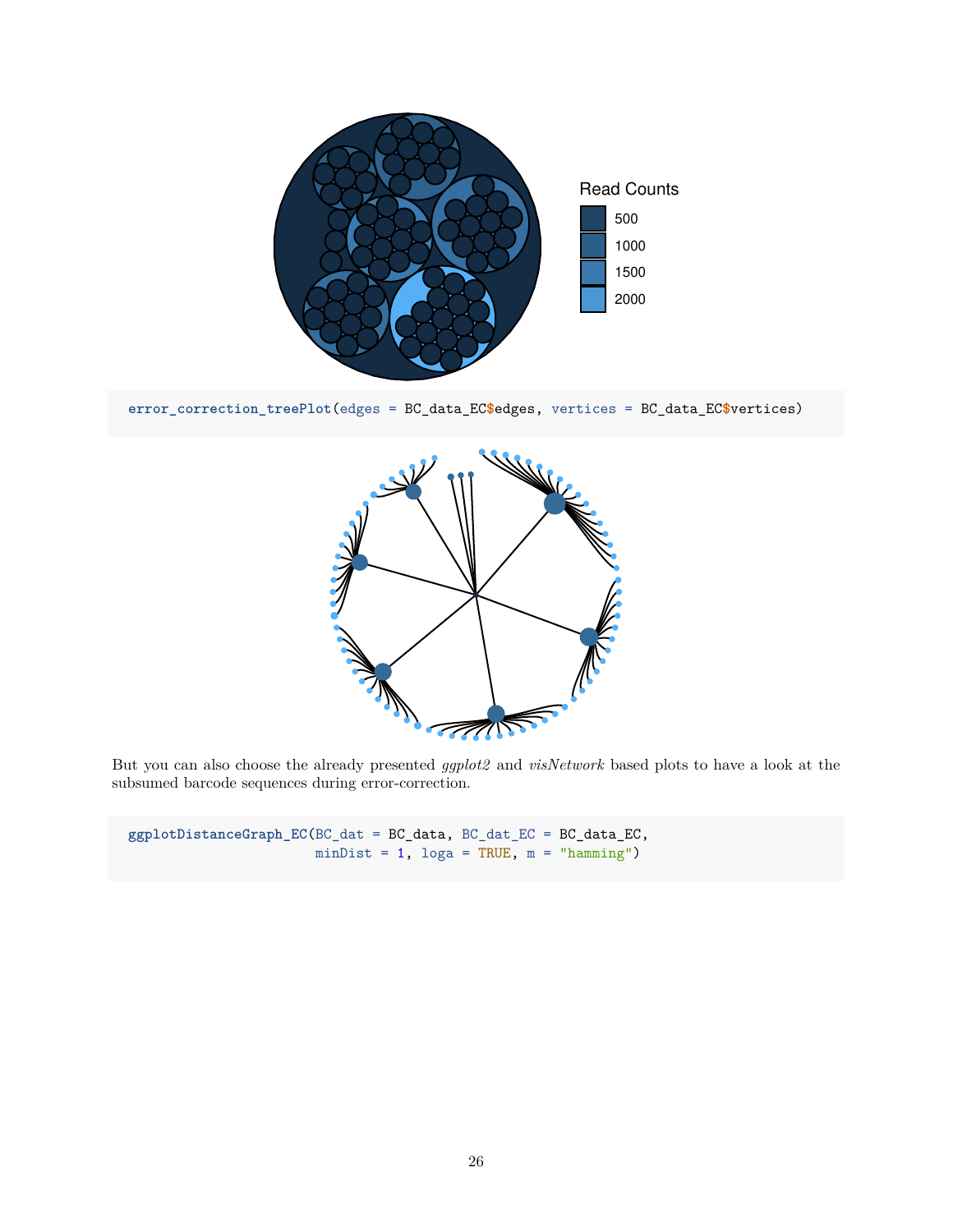

Or.

```
plotDistanceVisNetwork_EC(BC_dat = BC_data, BC_dat_EC = BC_data_EC,
                          minDist = 1, loga = TRUE, m = "hamming")
```
And here again, you can define a barcode list of interest to limit the amount of color-coding.

known\_BCs <- **c**("GGTCGAAGCTTCTTTCGGGCCGCACGGCTGCT", "CACGATCCGCTTCTATCGCGTGCACTACATGT", "ATTGGGTCCGTCTGAGGGCGTTTCTGCGCCTT") **ggplotDistanceGraph\_EC**(BC\_dat = BC\_data, BC\_dat\_EC = BC\_data\_EC, minDist = 1, loga = TRUE, m = "hamming", ori\_BCs = known\_BCs)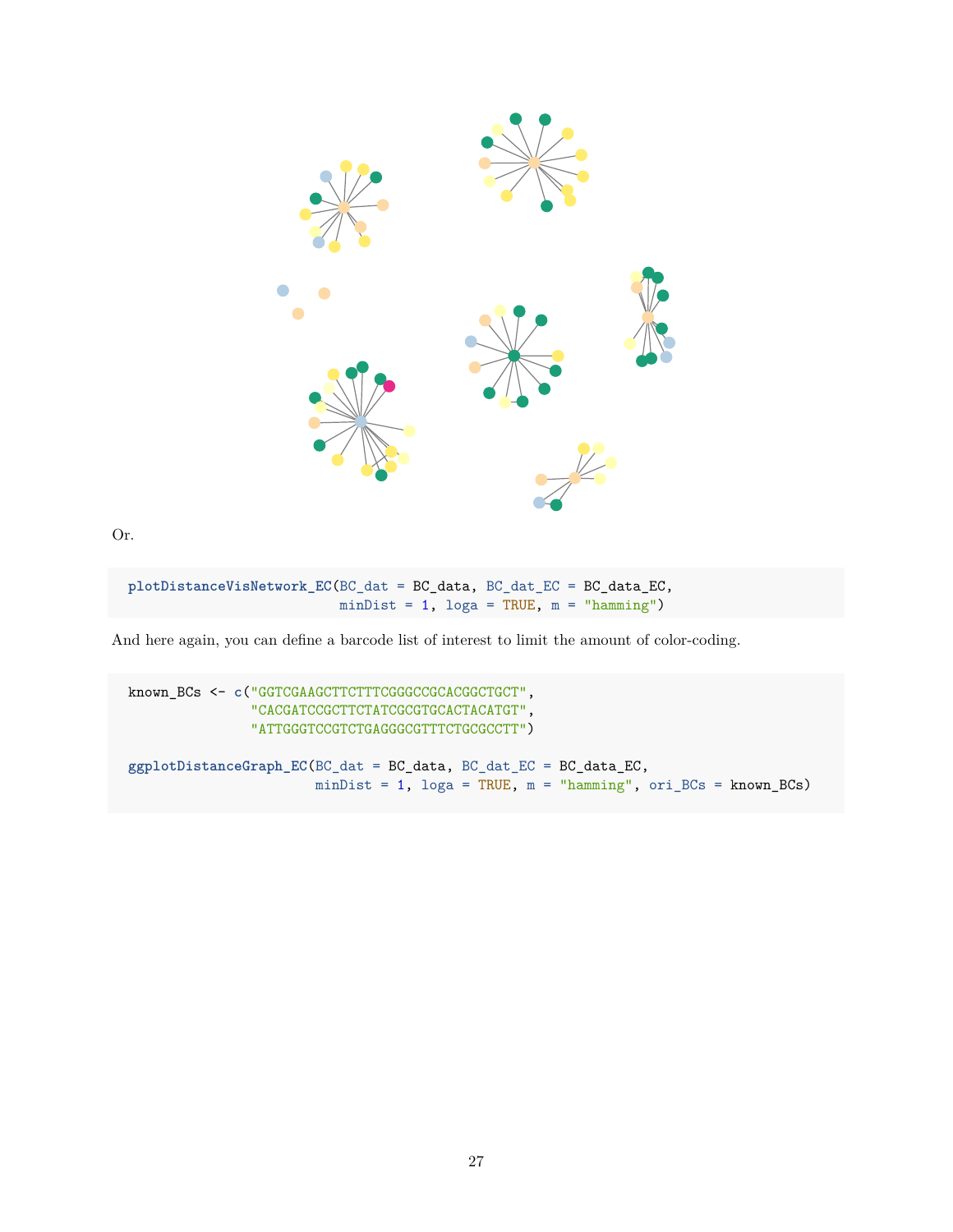

Or.

**plotDistanceVisNetwork\_EC**(BC\_dat = BC\_data, BC\_dat\_EC = BC\_data\_EC, minDist = 1,  $\log a = \text{TRUE}$ ,  $m = \text{"hamming"}$ ,  $\text{ori\_BCs} = \text{known\_BCs}$ )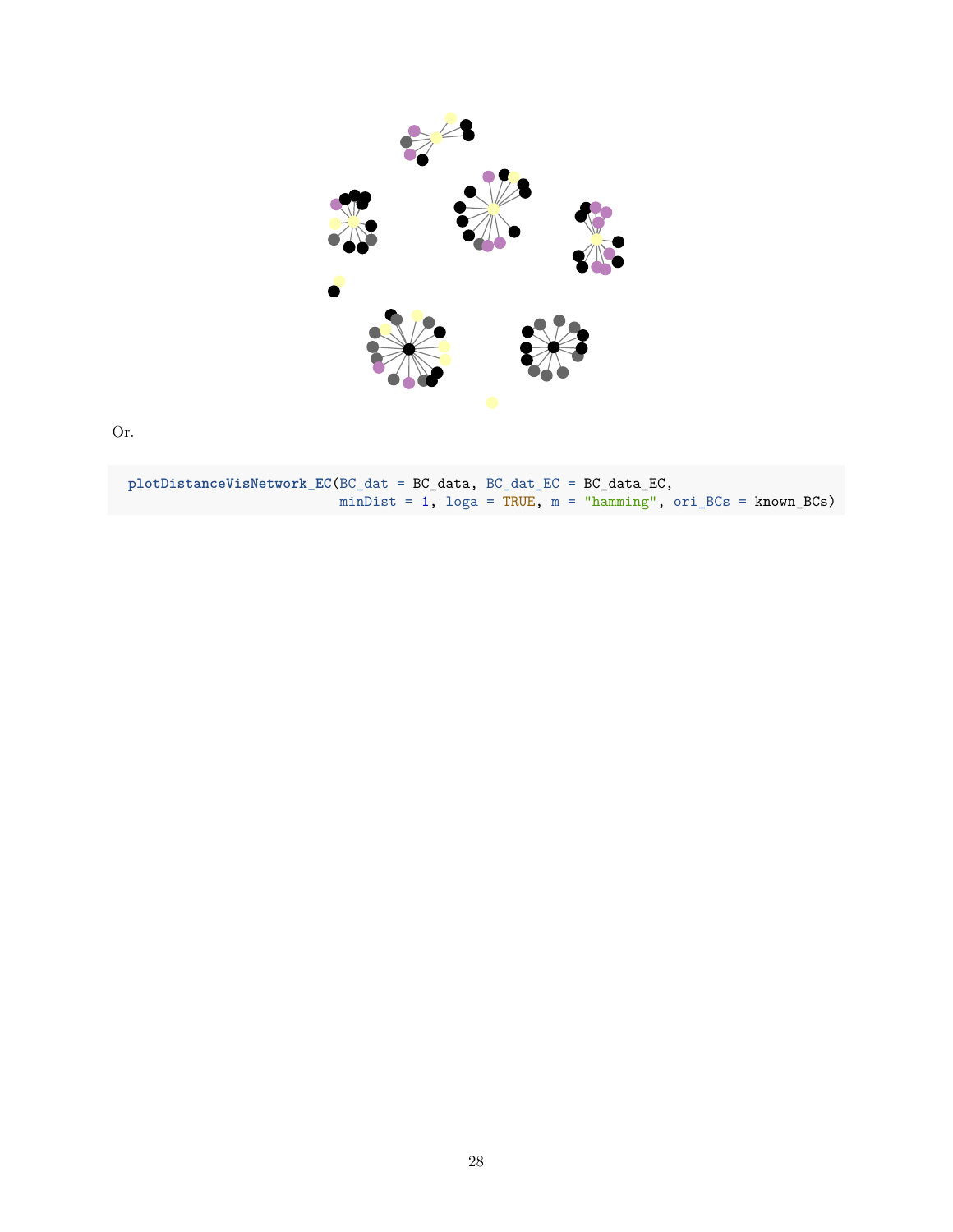Or you can just limit the number of regarded barcodes by defining how many of the most abundant barcodes you would like to inspect (in this example, we limited it to the two most-abundant once, BC\_threshold = 2).

```
known_BCs <- c("GGTCGAAGCTTCTTTCGGGCCGCACGGCTGCT",
               "CACGATCCGCTTCTATCGCGTGCACTACATGT",
               "ATTGGGTCCGTCTGAGGGCGTTTCTGCGCCTT")
ggplotDistanceGraph_EC(BC_dat = BC_data, BC_dat_EC = BC_data_EC,
                       minDist = 1, \log a = TRUE, m = "hamming", BC_threshold = 2)
```
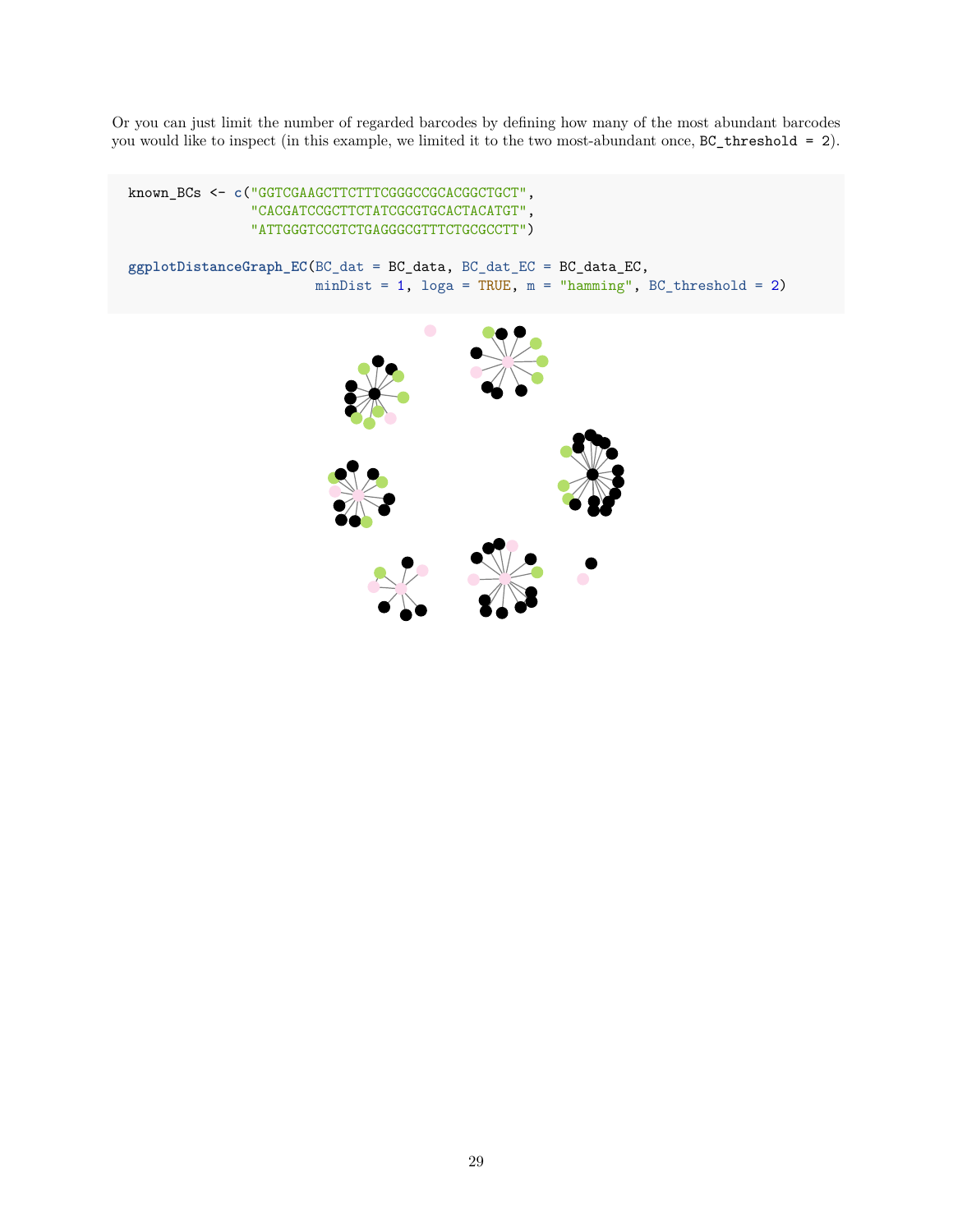## <span id="page-29-0"></span>**5. Generating and plotting Time Series Data**

The package also provides the possibility to analyze time series data. Let's assume there are different fastq-files for different points in time, you have to start with the analysis of each file separately. After that, all the separately generated *BCdat* objects have to be arranged in a list in the time-correct order. If you already provided all of the fastq-files to the processingRawData() function at once, the resulting *BCdat*-objects will already be arranged in a list. Now, you just have to use that list with the function generateTimeSeriesData(). The resulting output can then be visualized utilizing the plotTimeSeries() and the plotVennDiagram() function.

```
# path to the package internal data file
 source_dir <- system.file("extdata", package = "genBaRcode")
 BC_data_tp1 <- processingRawData(file_name = "test_data.fastq.gz",
                              source dir,
                              mismatch = 10,
                              label = "tp1",
                              bc_backbone = getBackboneSelection(1),
                              bc_backbone_label = "BC_1",
                              min_score = 10,
                              save_i = FALSE)BC_data_tp1 <- errorCorrection(BC_data_tp1, maxDist = 2)
 BC_data_tp2 <- processingRawData(file_name = "test_data.fastq.gz",
                              source_dir,
                              mismatch = 1,
                              label = "tp2",bc_backbone = getBackboneSelection(1),
                              bc_backbone_label = "BC_1",
                              min_score = 30,
                              min\_reads = 1000,save_i = FALSE)
 BC_data_tp2 <- errorCorrection(BC_data_tp2, maxDist = 4, type = "clustering")
 BC_data_tp3 <- processingRawData(file_name = "test_data.fastq.gz",
                              source_dir,
                              mismatch = 0,label = "tp3",bc_backbone = getBackboneSelection(1),
                              bc_backbone_label = "BC_1",
                              min_score = 37,
                              save_i = FALSE)BC_data_tp3 <- errorCorrection(BC_data_tp3, maxDist = 8, type = "graph based")
 BC_list <- list(BC_data_tp1, BC_data_tp2, BC_data_tp3)
 BC_matrix <- generateTimeSeriesData(BC_dat_list = BC_list)
 plotTimeSeries(ov_dat = BC_matrix)
#> # normalization of read count data
 plotVennDiagram(BC_dat = BC_list)
```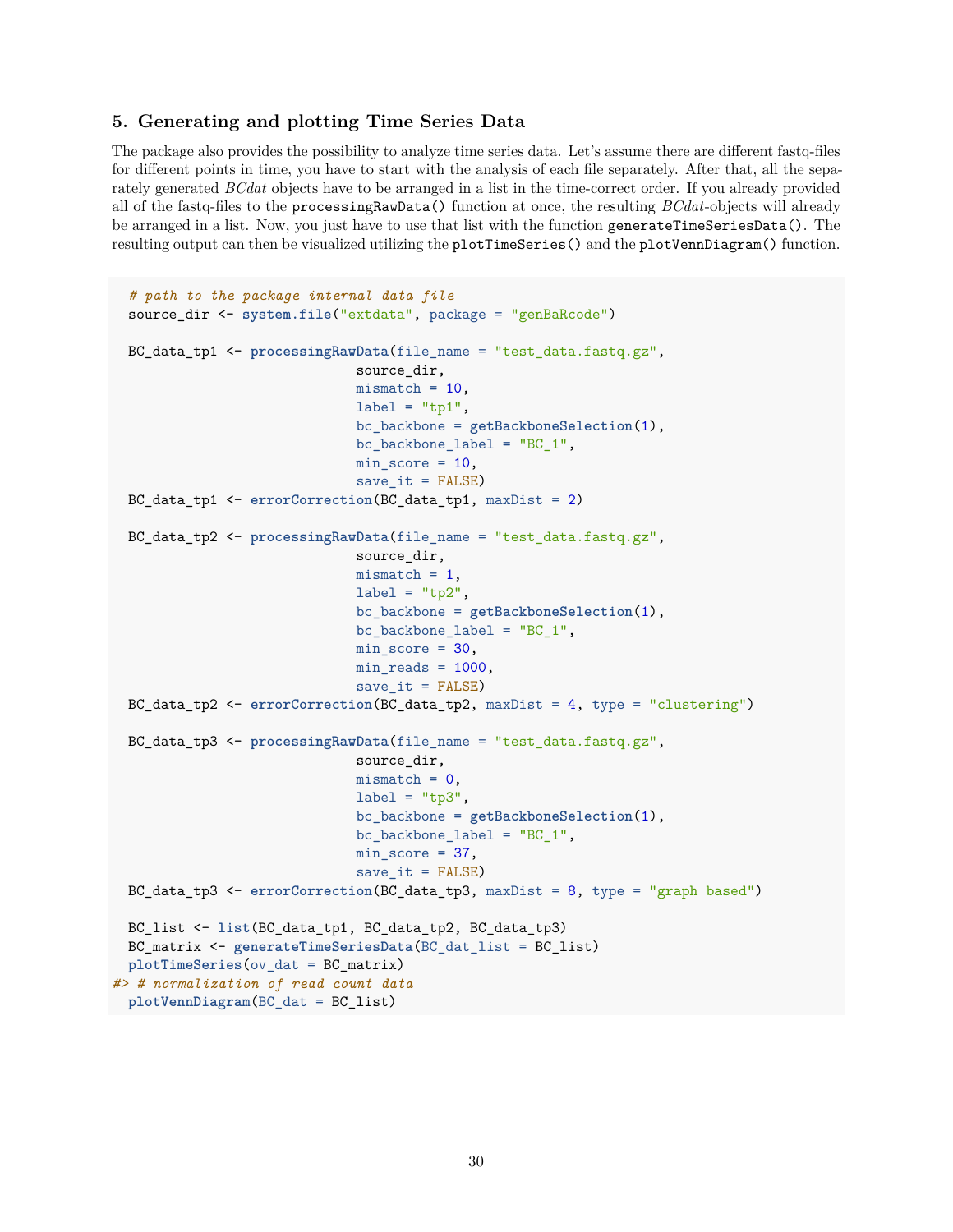

As usual, also those two visualization functions come with a variety of layout options.

```
# choose colors
test_colors <- RColorBrewer::brewer.pal(12, "Set3")
plotTimeSeries(ov_dat = BC_matrix[1:12, ],
               colr = test\_colors, tp = c(1,3,4),x_label = "test data", y_label = "test freqs")
plotVennDiagram(BC_dat = BC_list, alpha_value = 0.25,
                colrs = c("green", "red", "blue"), border_color = "orange",
                plot_title = "this is the title",
                legend_sort = c("tp2_EC", "tp3_EC", "tp1_EC"),
                annotationSize = 2.5)
```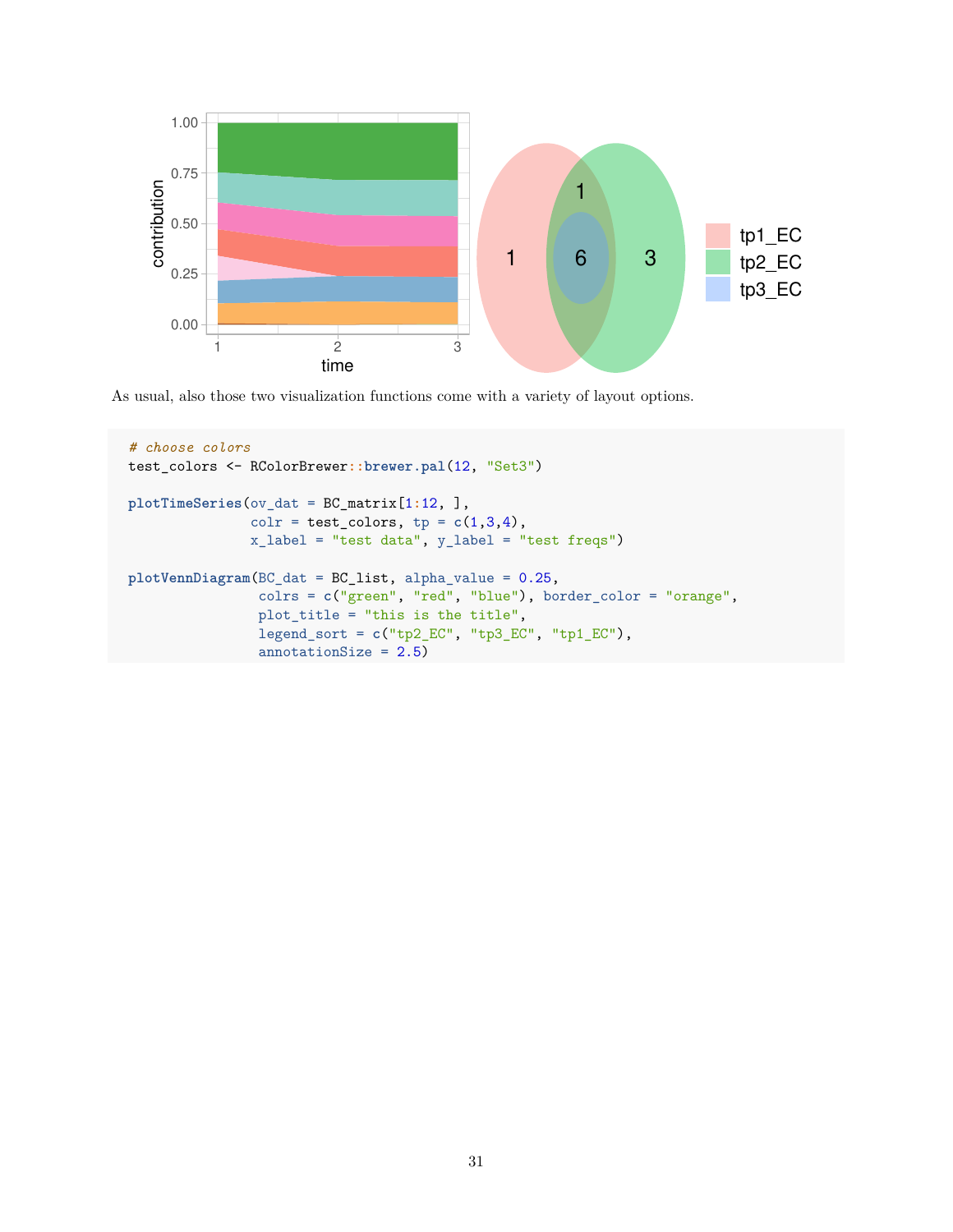# <span id="page-31-0"></span>**6. genBaRcode Shiny-App**

There is also a shiny-app included within the package, allowing the user to use all main functionality of the package without typing any line of code at all. Or if you are well capable of programming you can also use it as a convenient method to learn about the possibilities of the package. There is an app-internal help and also an option to inspect the source-code necessary to redo all in-app done analysis. You can start the app with the genBaRcode\_app() command and if you already have a data file which you are dying to analyze you just need to provide the path to the directory (dat\_dir) of this particular file in order to choose it from within the app. If you have none and no path is provided the package's internal example file will be available for exemplary analysis.

```
# start Shiny app with the package internal test data file
genBaRcode_app()
# start Shiny app with access to a predefined directory
```

```
genBaRcode_app(dat_dir = "/my/test/directory/")
```
For more detailed information's please consult the app-specific vignette.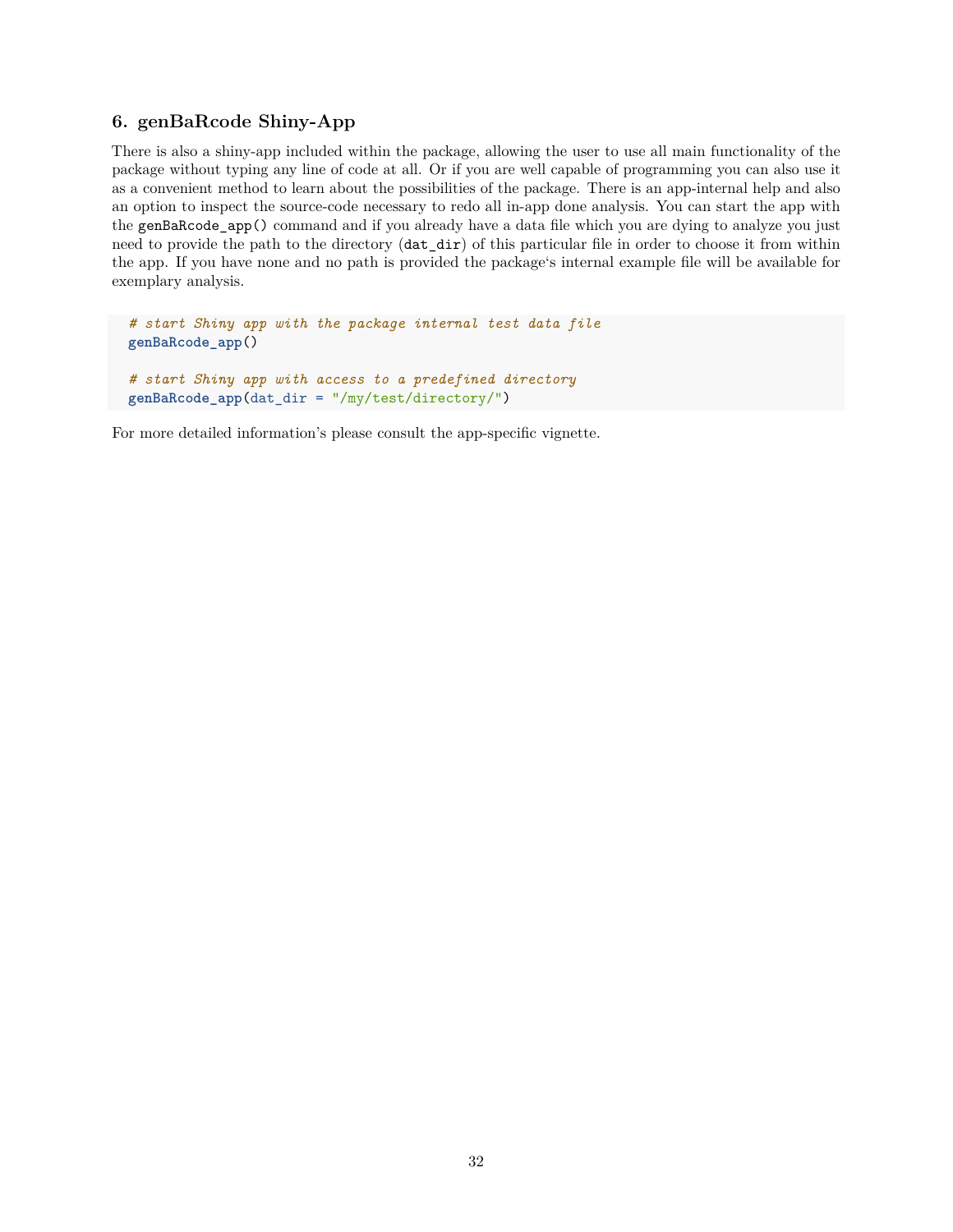## <span id="page-32-0"></span>**7. Miscellaneous Functions**

Since the package is closely related to several different and already established genetic barcodes, there is also a function which offers all established barcode-backbones, its called getBackboneSelection(). This is a convenient way to directly input those, sometimes lengthy, barcode backbones directly into the processingRawData() function.

```
getBackboneSelection()
#> name
#> 1 BC32-GFP
#> 2 BC32-Venus
#> 3 BC32-eBFP
#> 4 BC32-T-Sapphire
#> 5 BC16-GFP
#> 6 BC16-Venus
#> 7 BC16-mCherry
#> 8 BC16-Cerulean
#> sequences
#> 1 ACTNNCGANNCTTNNCGANNCTTNNGGANNCTANNACTNNCGANNCTTNNCGANNCTTNNGGANNCTANNACTNNCGANN
#> 2 CGANNAGANNCTTNNCGANNCTANNGGANNCTTNNCGANNAGANNCTTNNCGANNCTANNGGANNCTTNNCGANNAGANN
#> 3 CTANNCAGNNCTTNNCGANNCTANNCTTNNGGANNCTANNCAGNNCTTNNCGANNCTANNCTTNNGGANNCTANNCAGNN
#> 4 CAGNNATCNNCTTNNCGANNGGANNCTANNCTTNNCAGNNATCNNCTTNNCGANNGGANNCTANNCTTNNCAGNNATCNN
#> 5 ATCNNTAGNNTCCNNAAGNNTCGNNAAGNNTCGNNAGTNNTAG
#> 6 CTANNCTANNCAGNNCTTNNCGANNCTANNCTTNNGGANNGAT
#> 7 CTANNCAGNNATCNNCTTNNCGANNGGANNCTANNCTTNNGAT
#> 8 CTANNCACNNAGANNCTTNNCGANNCTANNGGANNCTTNNGAT
 bb <- getBackboneSelection(1)
 show(bb)
#> [1] "ACTNNCGANNCTTNNCGANNCTTNNGGANNCTANNACTNNCGANNCTTNNCGANNCTTNNGGANNCTANNACTNNCGANN"
 bb <- getBackboneSelection("BC32-eBFP")
 show(bb)
```
*#> [1] "CTANNCAGNNCTTNNCGANNCTANNCTTNNGGANNCTANNCAGNNCTTNNCGANNCTANNCTTNNGGANNCTANNCAGNN"*

If you would like to revisit some already analysed data-files you can just read the already stored *csv*-files via the readBCdat() function. The function will read the file and return a *BCdat*-object. And since there are different *csv*-like file formats out there, it is also possible to state the file-specific separator symbol via the parameter s.

BC\_data <- **readBCdat**(path = "/my/test/firectory", label = "test\_label", s = ";", BC\_backbone = "ACTNNGGCNNTGANN", file\_name = "test\_file.csv")

But you can also just transform a data.frame() into a valid *BCdat*-object.

```
test_data_frame <- data.frame(read_count = seq(100, 400, 100),
                              barcode = c("AAAAAA", "GGGGGGGG""TTTTTTTT", "CCCCCCCCC"))
BC_data <- asBCdat(dat = test_data_frame,
                    label = "test_label",
                    BC_backbone = "CCCNNAAANNTTTNNGGGNN",
                    resDir = "/my/results/directory/")
```